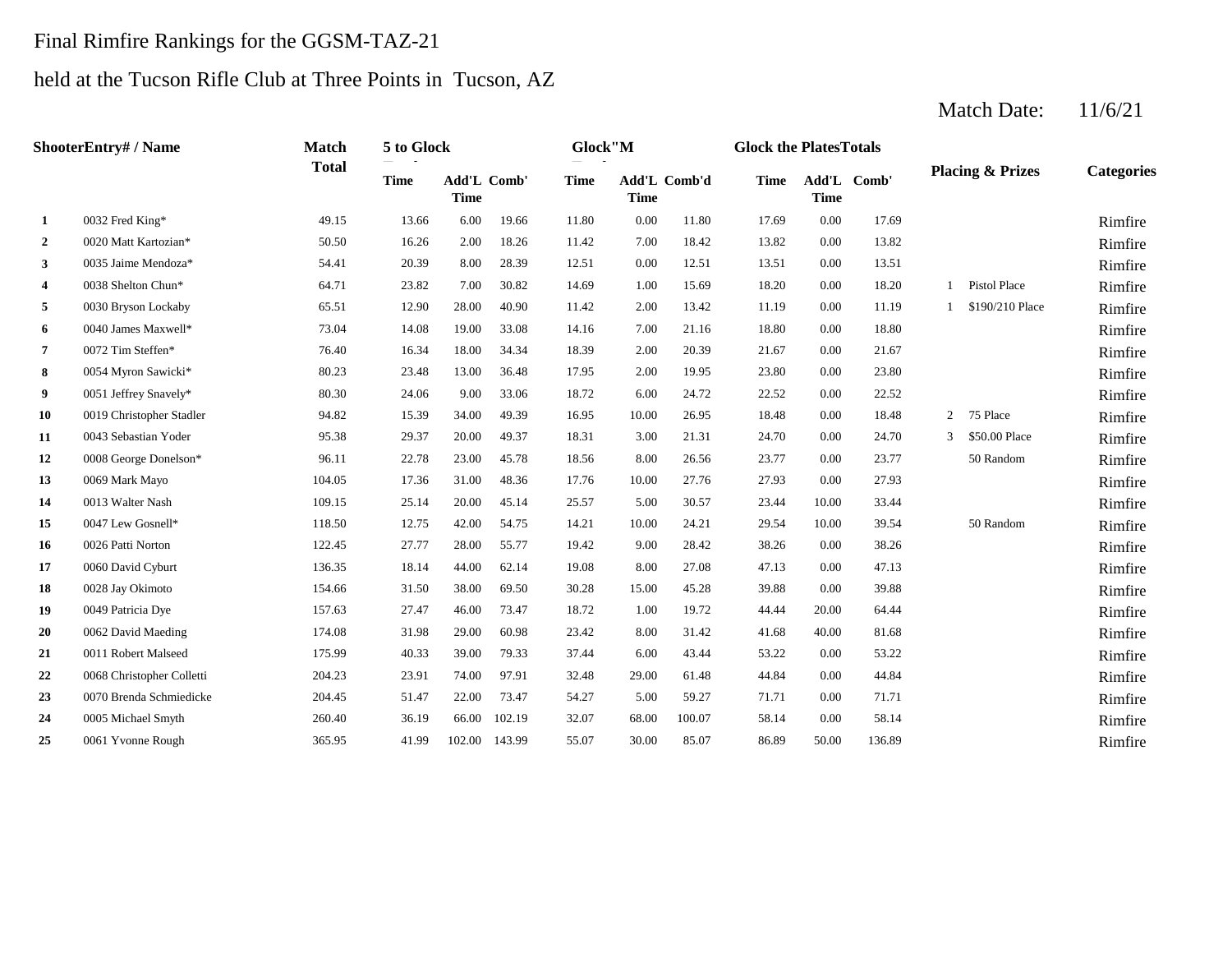### Final GLOCK Girls Rankings for the GGSM-TAZ-21

## held at the Tucson Rifle Club at Three Points in Tucson, AZ

#### **2** 19.00 19.00 34.09 128.21 27.12 28.00 27.12 20.00 19.00 39.00 34.09 **3** 10.00 **12.90 37.48** 138.40 **37.02** 21.00 **58.02** 32.90 10.00 42.90 37.48 **4** 0073 Shelly Allen-Tucker 188.80 33.08 55.00 88.08 30.35 10.00 40.35 50.37 **5** 3.00 54.83 0057 Annie Tran 201.14 78.28 8.00 86.28 **6** 30.00 56.45 0046 Jeanine Maldonado 206.86 40.80 46.00 86.80 33.61 **7** 23.00 **61.07** 23.00 **54.81** 219.26 50.38 53.00 103.38 38.07 23.00 61.07 54.81 **8** 30.00 **8** 34.52 59.00 **33.52 33.24 30.00 63.24 63.40** 20.00 **9** 0071 Brenda Schmiedicke 355.54 77.57 75.00 152.57 64.57 27.00 91.57 111.40 0.00 111.40 **10** 0058 Denise Strang **10.59** 66.12 76.00 142.12 100.84 12.00 112.84 151.63 **11** 0033 Joy White 694.51 27.99 147.00 174.99 79.92 58.00 137.92 191.60 12 0034 Ashley Taylor **129.19** 3729.19 3729.19 3729.10 370.91 370.91 370.91 370.91 370.91 370.91 370.91 372.91 190.00 381.60 0034 Ashley Taylor 112.84 151.63 10.00 161.63 83.40 0.00 54.81 63.61 0.00 56.45 57.03 60.03 0.00 54.83 40.35 50.37 10.00 60.37 3 Knife Place 0.00 37.48 2 \$50.00 Place 39.00 0.00 34.09 28.09 48.85 0.00 48.85 1 100 Place **Add'L Comb' Time 1** 0024 Patricia Dye 125.47 32.53 16.00 48.53 27.09 1.00 **Add'L Comb' Time Time Add'L Comb'd Time Time ShooterEntry# / Name Match Total 5 to Glock Time Glock"M Glock the PlatesTotals Placing & Prizes Time**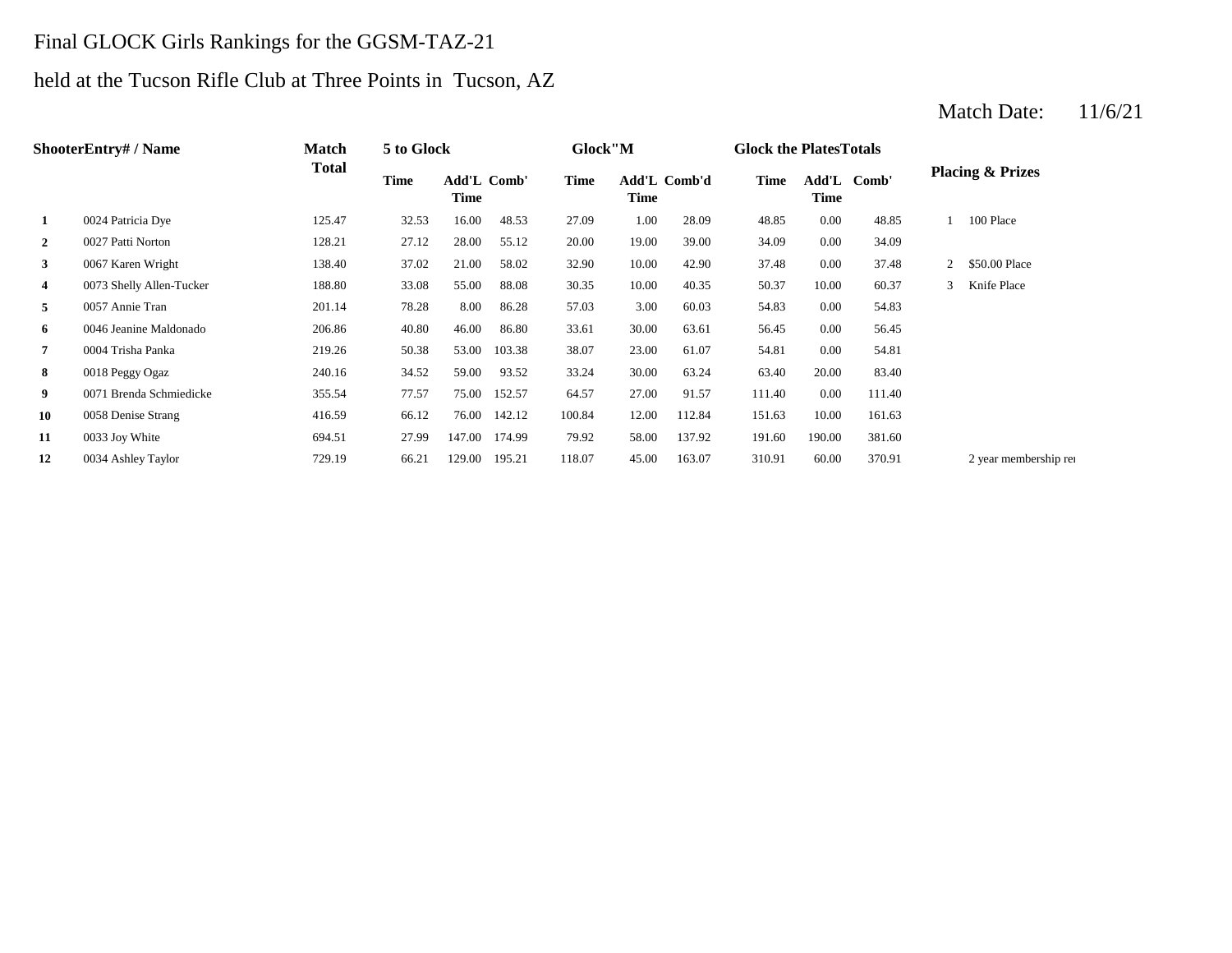#### Final Pocket GLOCK Rankings for the GGSM-TAZ-21

## held at the Tucson Rifle Club at Three Points in Tucson, AZ

#### **1** 2.00 11.42 **15.32 10.00 12.51 1.00 12.51 9.42 2.00 11.42 15.32 2** 0016 Robert Houzenga\* 57.00 11.88 4.00 15.88 11.34 1.00 12.34 18.78 10.00 **3** 0055 Myron Sawicki\* 61.82 15.13 7.00 22.13 15.87 3.00 18.87 20.82 0.00 **4** 0007 Jeffrey Snavely\* 68.25 16.64 13.00 29.64 14.25 0.00 14.25 24.36 0.00 24.36 **5** 9.009 George Donelson\* 85.12 20.36 7.00 27.36 14.01 9.00 23.01 24.75 **6** 0044 Timothy Forshey\* 92.77 16.68 12.00 28.68 12.88 2.00 14.88 19.21 **7** 0041 James Maxwell\* **96.69** 15.37 38.00 53.37 13.77 3.00 16.77 26.55 0.00 **8** 4.00 32.68 **9** 0036 Jaime Mendoza\* 117.26 117.26 13.44 8.00 21.44 11.76 5.00 16.76 19.06 60.00 **10 10 10001 James Foster 119.83 100 11.00 100 11.00 11.00 11.00 12.01 11.00 33.29 11** 4.00 28.78 0014 Walter Nash 125.90 15.06 9.00 24.06 19.06 23.06 50.00 **12** 5.00 56.44 0066 Karen Wright 135.01 23.07 6.00 29.07 24.50 29.50 **13** 17.00 37.22 36.37 37.22 36.37 146.80 18.21 15.00 33.21 20.22 17.00 37.22 36.37 **14** 0003 Trisha Panka **185.34** 27.25 17.00 44.25 27.68 10.00 37.68 43.41 **15** 15.00 46.26 0023 Patricia Dye 262.90 20.08 42.00 62.08 19.56 **16** 10.00 78.38 0029 Jay Okimoto 286.85 29.08 43.00 72.08 26.39 36.39 **17** 0012 Robert Malseed **330.63** 23.75 77.00 100.75 40.13 56.00 96.13 53.75 80.00 **18** 0006 Michael Smyth 332.18 16.52 52.00 68.52 23.14 28.00 51.14 52.52 160.00 212.52 **19** 0045 Shaun Davies 341.49 60.75 24.00 84.75 55.54 13.00 68.54 88.20 100.00 188.20 133.75 100.00 178.38 34.56 120.00 166.26 76.37 0003 Trisha Panka 185.34 27.25 17.00 44.25 27.68 37.68 60.00 103.41 20.00 76.44 0059 Tom Sexton 146.80 18.21 15.00 33.21 20.22 37.22 40.00 78.78 3 Knife Place 2 \$50.00 Place 79.06 0001 James Foster 119.83 25.53 9.00 34.53 31.01 1.00 32.01 33.29 20.00 53.29 1 100 Place 26.55 0002 Allan Panka 105.12 26.74 10.00 36.74 21.70 25.70 10.00 42.68 30.00 49.21 23.01 24.75 10.00 34.75 20.82 28.78 2 year membership renewal 28.78 15.32 Pistol Random 15.32 1 100 Place 39.25 11.51 1.00 12.51 9.42 2.00 11.42 15.32 0.00 12.51 9.42 2.00 11.42 15.32 0.00 **Add'L Comb'd Time Add'L Time Time** Add'L Comb' **1** 0021 Matt Kartozian\* 39.25 11.51 1.00 **ShooterEntry# / Name Match Total 5 to Glock Time Glock"M Glock the PlatesTotals Placing & Prizes Time Add'L Time** Add'L Comb' **Time**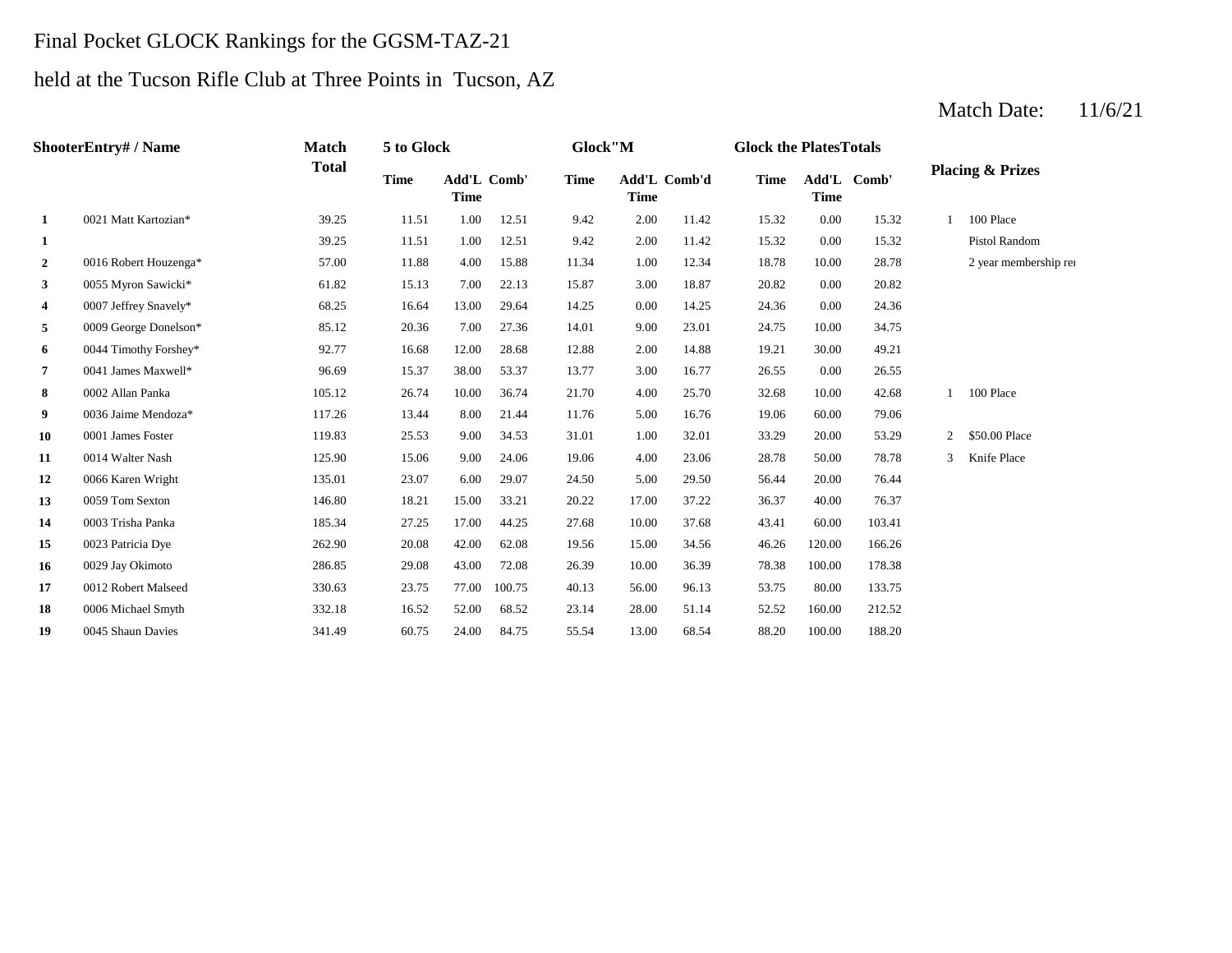### Final Stock MOS Rankings for the GGSM-TAZ-21

# held at the Tucson Rifle Club at Three Points in Tucson, AZ

#### **2** 0.052 Tim Steffen\* **63.47** 18.76 4.00 22.76 14.99 0.00 14.99 15.72 **3** 0.025 Lars Karlsson\* 53.64 21.74 1.00 22.74 15.31 0.00 15.31 15.59 0.00 **4** 0010 George Donelson\* 61.22 19.76 2.00 21.76 15.50 7.00 22.50 16.96 0.00 16.96 **5** 1.00 **17.53** 1.73 **1.73** 1.73 **1.73** 1.89 **1.73** 1.73 **6** 0037 Jaime Mendoza\* **12.05** 24.58 12.00 36.58 17.76 1.00 18.76 16.71 **7** 6.00 16.33 0056 Myron Sawicki\* 79.22 20.98 16.00 36.98 19.91 **8** 2.00 27.50 0064 Howard Mangum 83.82 29.02 5.00 34.02 20.30 22.30 **9** 1.00 17.22 **9** 25.33 17.00 42.33 23.33 1.00 24.33 17.22 **10** 22.52 **23.49 10** 22.52 **23.49 27.25 11.00 28.25 20.52 2.00 22.52 23.49 11** 13.00 15.84 0042 James Maxwell\* 91.72 17.92 28.00 45.92 16.96 **12** 8.00 16.89 0031 Bryson Lockaby 92.43 17.26 37.00 54.26 13.28 **13 13 2015** Walter Nash **93.35 12.55 1.00 39.55 28.21 2.00 30.21 23.59 14** 0048 Robert Kelley **14** 94.88 34.39 6.00 40.39 24.19 0.00 24.19 30.30 0.00 **15** 0065 John Lee 112.70 24.83 15.00 39.83 22.98 18.00 40.98 31.89 **16** 0050 Patricia Dye 201.22 35.18 38.00 73.18 30.72 37.00 67.72 50.32 **17** 0017 Rick Omalley 276.71 49.95 21.00 70.95 59.37 20.00 79.37 106.39 20.00 126.39 67.72 10.00 60.32 30.30 0065 John Lee 2010 112.70 24.83 15.00 39.83 22.98 18.00 40.98 31.89 0.00 31.89 0.00 23.59 21.28 0.00 16.89 29.96 15.84 0.00 15.84 2 year membership ren 0.00 23.49 3 Knife Place 24.33 0.00 17.22 0.00 27.50 2 \$50.00 Place 25.91 0.00 16.33 17.76 1.00 18.76 16.71 0.00 16.71 17.53 21.73 0.00 21.73 1 100 Place 15.59 0.00 15.72 11.97 1 100 Place 16.75 12.16 0.00 12.16 11.97 0.00 **Add'L Comb'd Time Add'L Time Time** Add'L Comb' **1** 0022 Matt Kartozian\* 40.88 15.75 1.00 **ShooterEntry# / Name Match Total 5 to Glock Time Glock"M Glock the PlatesTotals Placing & Prizes Time Add'L Time** Add'L Comb' **Time**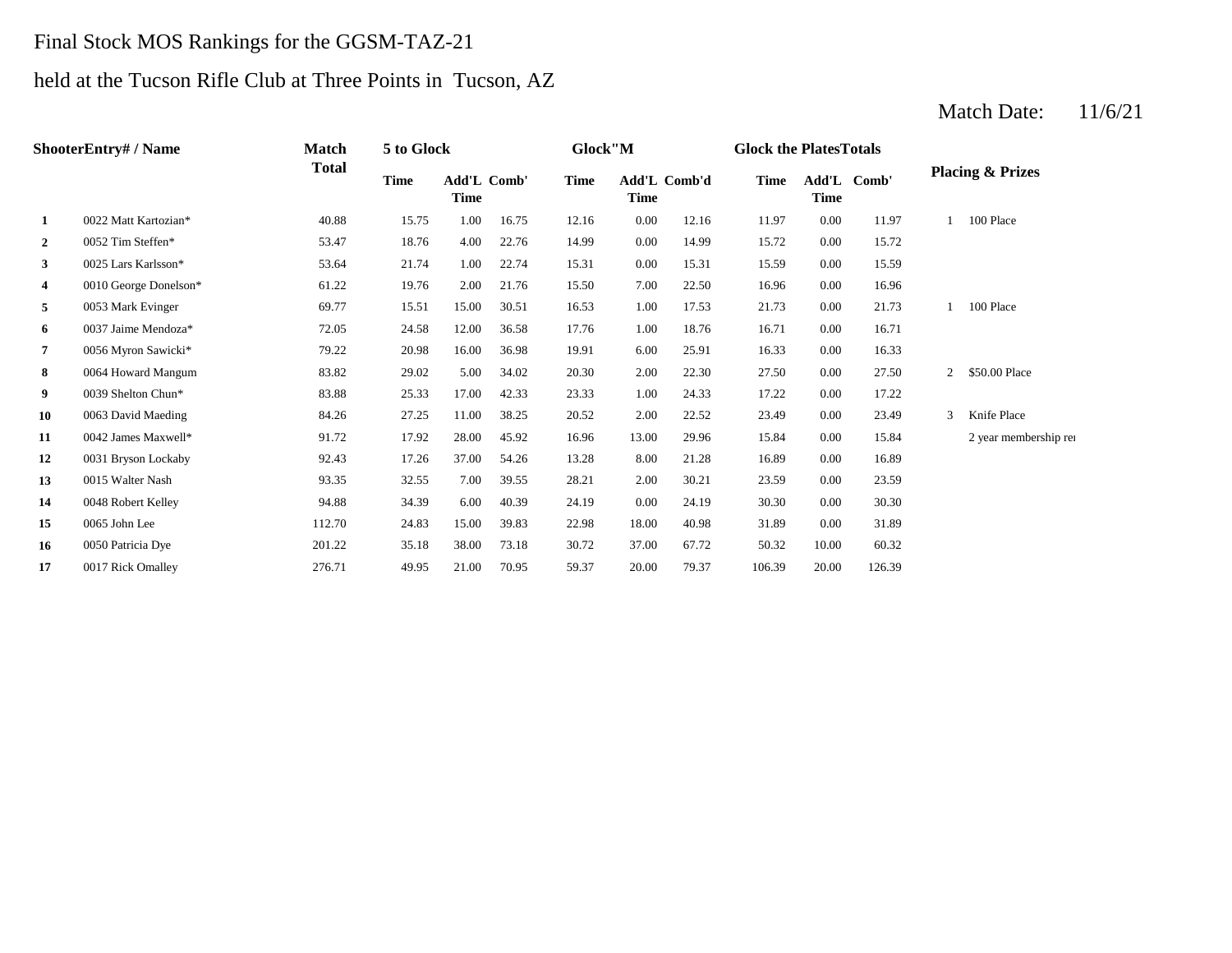#### **Final Team Rankings for the GGSM-TAZ-21**

#### **held at the Tucson Rifle Club at Three Points in Tucson, AZ**

| <b>GLOCK Girls</b> |              |        |                     |                                              |
|--------------------|--------------|--------|---------------------|----------------------------------------------|
| <b>Standing</b>    | <b>Score</b> |        | <b>Team Name</b>    | <b>Team Members</b>                          |
|                    |              |        |                     |                                              |
|                    |              | 682.15 | <b>AZ-NM Ladies</b> | Patricia Dye, Brenda Schmiedicke, Annie Tran |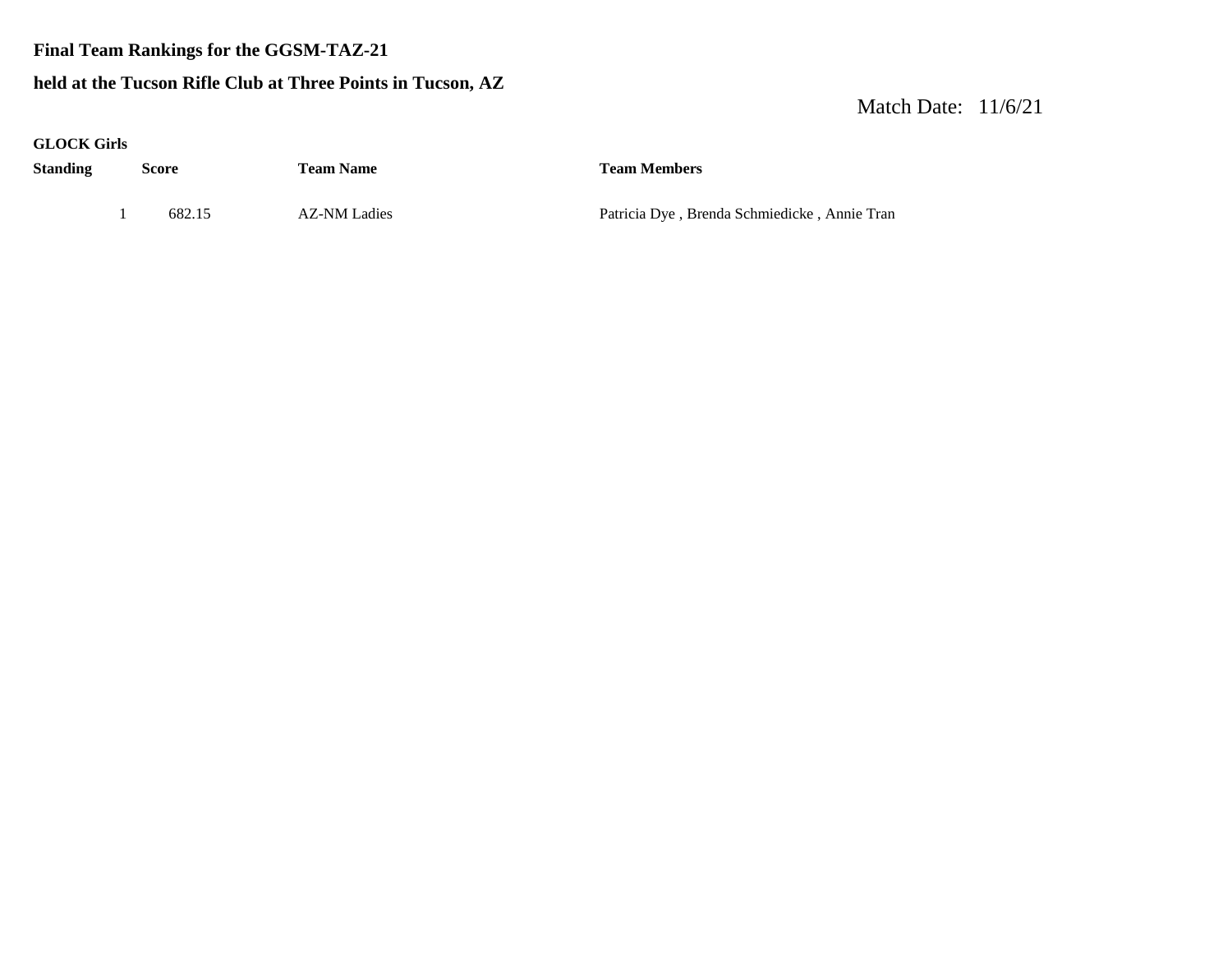**The following scores have not been included in the above results due to administrative issues or scoring errors Please call the GSSF office (770) 437-4718 as soon as possible for further clarification. Thank you.**

**Shooters who did not finish the match...**

**Shooters who did not show**

**0**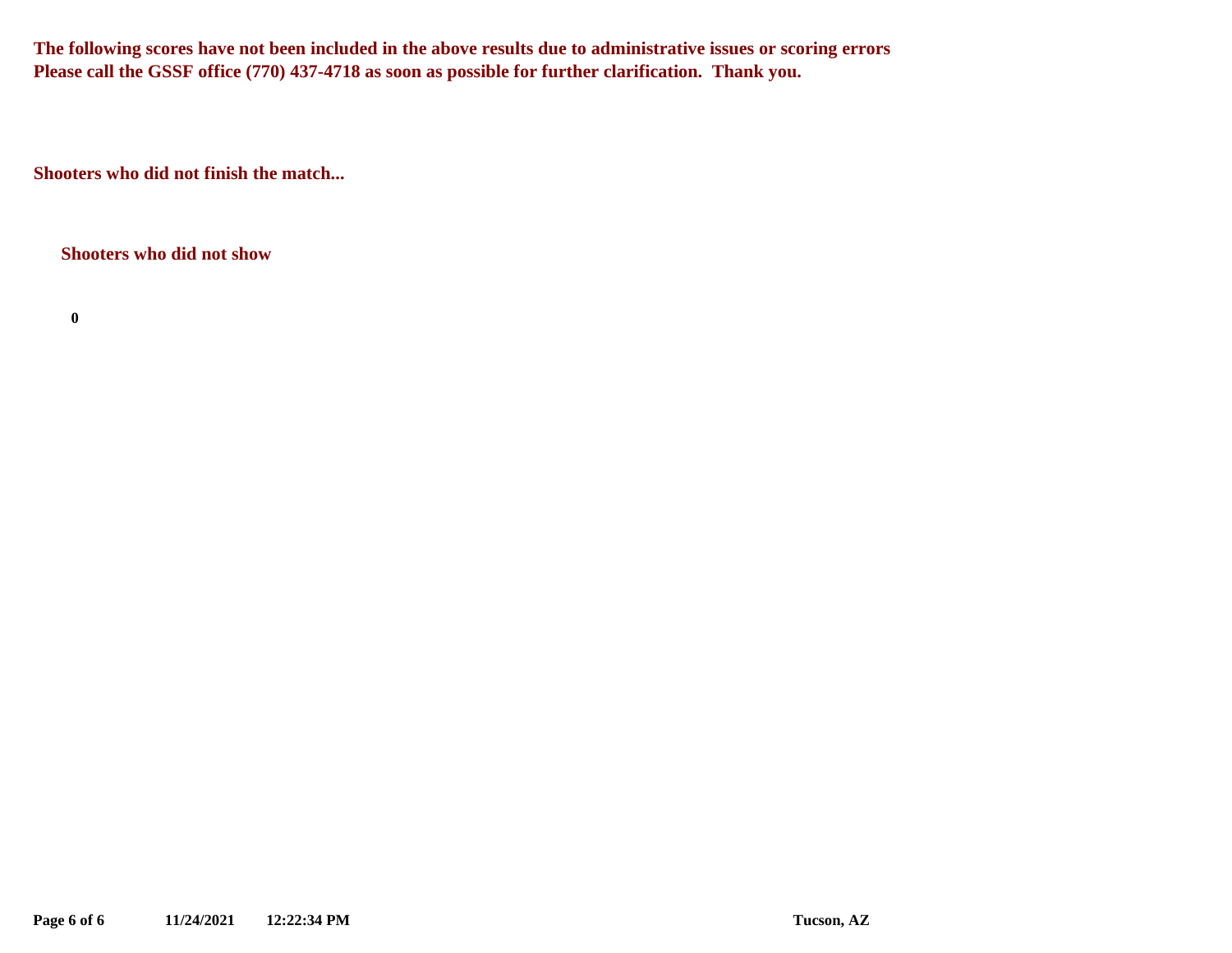### Final Civilian Rankings for the Duel in the Desert XV

# held at the Tucson Rifle Club at Three Points in Tucson, AZ Match Date: 11/6/21

| ShooterEntry# / Name |                          | <b>Match</b> | 5 to Glock Totals |       |              |       | <b>Glock"M Totals</b> |              | <b>Glock the PlatesTotals</b> |       |              |                              |                            |
|----------------------|--------------------------|--------------|-------------------|-------|--------------|-------|-----------------------|--------------|-------------------------------|-------|--------------|------------------------------|----------------------------|
|                      |                          | <b>Total</b> | <b>Time</b>       | Time  | Add'L Comb'd | Time  | <b>Time</b>           | Add'L Comb'd | Time                          | Time  | Add'L Comb'd | <b>Placing &amp; Prizes</b>  | <b>Categories</b>          |
| 1                    | 0205 Tim Steffen         | 73.13        | 23.64             | 8.00  | 31.64        | 17.47 | 3.00                  | 20.47        | 21.02                         | 0.00  | 21.02        | Pistol Place<br>$\mathbf{1}$ | Senior                     |
| 1                    |                          | 73.13        | 23.64             | 8.00  | 31.64        | 17.47 | 3.00                  | 20.47        | 21.02                         | 0.00  | 21.02        | 75 Senior                    | Senior                     |
| $\mathbf{2}$         | 0034 Christopher Stadler | 74.57        | 18.70             | 14.00 | 32.70        | 17.45 | 5.00                  | 22.45        | 19.42                         | 0.00  | 19.42        | $\overline{2}$<br>100 Place  | Senior                     |
| 3                    | 0085 Bryson Lockaby      | 78.64        | 13.76             | 31.00 | 44.76        | 14.23 | 5.00                  | 19.23        | 14.65                         | 0.00  | 14.65        | 75 Place<br>3                | Junior Male                |
| 3                    |                          | 78.64        | 13.76             | 31.00 | 44.76        | 14.23 | 5.00                  | 19.23        | 14.65                         | 0.00  | 14.65        | 75 Junior Male               | Junior Male                |
| $\overline{4}$       | 0004 Charles Helmich     | 83.45        | 24.40             | 6.00  | 30.40        | 24.63 | 2.00                  | 26.63        | 26.42                         | 0.00  | 26.42        |                              | Senior                     |
| 5                    | 0044 Nicholas Balsz III  | 89.58        | 22.16             | 21.00 | 43.16        | 17.61 | 10.00                 | 27.61        | 18.81                         | 0.00  | 18.81        |                              |                            |
| 6                    | 0098 Travis Crawford     | 102.24       | 32.84             | 10.00 | 42.84        | 23.20 | 9.00                  | 32.20        | 27.20                         | 0.00  | 27.20        |                              | Senior                     |
| $\overline{7}$       | 0160 Tom Sexton          | 105.02       | 28.03             | 18.00 | 46.03        | 26.28 | 6.00                  | 32.28        | 26.71                         | 0.00  | 26.71        |                              | Senior                     |
| 8                    | 0092 Charlie Crawford    | 109.90       | 34.34             | 22.00 | 56.34        | 29.60 | 2.00                  | 31.60        | 21.96                         | 0.00  | 21.96        | 75 Super Senior              | Super Senior               |
| 9                    | 0192 Jim Schecter        | 112.93       | 45.38             | 7.00  | 52.38        | 26.85 | 4.00                  | 30.85        | 29.70                         | 0.00  | 29.70        |                              | Super Senior               |
| 10                   | 0024 Walter Nash         | 113.58       | 28.12             | 29.00 | 57.12        | 27.87 | 2.00                  | 29.87        | 26.59                         | 0.00  | 26.59        |                              | Super Senior               |
| 11                   | 0143 Robert Kelley       | 113.85       | 31.76             | 12.00 | 43.76        | 28.53 | 9.00                  | 37.53        | 32.56                         | 0.00  | 32.56        |                              | Super Senior               |
| 12                   | 0193 Kerri Seeley        | 117.20       | 42.82             | 12.00 | 54.82        | 33.21 | 1.00                  | 34.21        | 28.17                         | 0.00  | 28.17        | 75 Adult Female              | <b>Adult Female</b>        |
| 13                   | 0131 Roger Sparks        | 117.39       | 34.47             | 17.00 | 51.47        | 29.73 | 6.00                  | 35.73        | 30.19                         | 0.00  | 30.19        |                              |                            |
| 14                   | 0009 Allan Panka         | 121.47       | 35.34             | 22.00 | 57.34        | 29.42 | 7.00                  | 36.42        | 27.71                         | 0.00  | 27.71        |                              |                            |
| 15                   | 0063 Patricia Dye        | 130.30       | 27.70             | 42.00 | 69.70        | 25.21 | 6.00                  | 31.21        | 29.39                         | 0.00  | 29.39        |                              | Adult Female, Super Senior |
| 16                   | 0078 Dan Dellinges       | 130.32       | 26.61             | 27.00 | 53.61        | 23.09 | 22.00                 | 45.09        | 31.62                         | 0.00  | 31.62        |                              | Super Senior               |
| 17                   | 0145 Robert Wright, Sr.  | 131.58       | 33.40             | 31.00 | 64.40        | 34.14 | 3.00                  | 37.14        | 30.04                         | 0.00  | 30.04        |                              | Senior                     |
| 18                   | 0171 Jason Halper        | 131.75       | 25.07             | 45.00 | 70.07        | 23.01 | 15.00                 | 38.01        | 23.67                         | 0.00  | 23.67        |                              |                            |
| 19                   | 0040 Mark Ogaz           | 131.78       | 27.44             | 36.00 | 63.44        | 29.57 | 7.00                  | 36.57        | 31.77                         | 0.00  | 31.77        |                              | Senior                     |
| 20                   | 0126 Sebastian Yoder     | 134.35       | 29.44             | 39.00 | 68.44        | 24.11 | 6.00                  | 30.11        | 35.80                         | 0.00  | 35.80        |                              |                            |
| 21                   | 0001 James Foster        | 134.40       | 42.44             | 16.00 | 58.44        | 32.76 | 3.00                  | 35.76        | 40.20                         | 0.00  | 40.20        |                              |                            |
| 22                   | 0180 Michael Gaines      | 137.93       | 29.49             | 36.00 | 65.49        | 22.84 | 23.00                 | 45.84        | 26.60                         | 0.00  | 26.60        | Pistol Random                |                            |
| 23                   | 0079 Jay Okimoto         | 144.53       | 48.19             | 7.00  | 55.19        | 38.98 | 11.00                 | 49.98        | 39.36                         | 0.00  | 39.36        | 50 Random                    |                            |
| 24                   | 0203 Giovanni Chiesa     | 152.52       | 25.67             | 26.00 | 51.67        | 20.79 | 37.00                 | 57.79        | 33.06                         | 10.00 | 43.06        |                              |                            |
| 25                   | 0197 David Schow         | 155.34       | 30.83             | 36.00 | 66.83        | 28.14 | 15.00                 | 43.14        | 45.37                         | 0.00  | 45.37        |                              | Super Senior               |
| 26                   | 0170 Daniel Wirth        | 156.59       | 36.45             | 24.00 | 60.45        | 31.07 | 7.00                  | 38.07        | 48.07                         | 10.00 | 58.07        |                              | Super Senior               |
| 27                   | 0052 Ray Wharton         | 156.86       | 25.93             | 59.00 | 84.93        | 28.26 | 9.00                  | 37.26        | 34.67                         | 0.00  | 34.67        |                              | Super Senior               |
| 28                   | 0172 David Maeding       | 158.15       | 38.16             | 32.00 | 70.16        | 24.54 | 10.00                 | 34.54        | 33.45                         | 20.00 | 53.45        |                              | Senior                     |
| 29                   | 0088 Larry Ford          | 164.65       | 59.69             | 9.00  | 68.69        | 44.78 | 3.00                  | 47.78        | 48.18                         | 0.00  | 48.18        |                              | Super Senior               |
| 30                   | 0159 Hua-Yu Wang         | 164.77       | 45.12             | 17.00 | 62.12        | 26.29 | 23.00                 | 49.29        | 53.36                         | 0.00  | 53.36        |                              |                            |
| 31                   | 0087 Jay Fisher          | 168.70       | 24.98             | 37.00 | 61.98        | 22.77 | 32.00                 | 54.77        | 41.95                         | 10.00 | 51.95        |                              |                            |
| 32                   | 0178 John Lee            | 179.65       | 22.89             | 66.00 | 88.89        | 21.58 | 27.00                 | 48.58        | 42.18                         | 0.00  | 42.18        |                              | Senior                     |
| 33                   | 0195 Dave Carver         | 179.93       | 45.16             | 26.00 | 71.16        | 43.58 | 17.00                 | 60.58        | 48.19                         | 0.00  | 48.19        |                              | Super Senior               |

#### **Page 1 of 12 11/22/2021 04:03:07PM Civilian Tucson, AZ**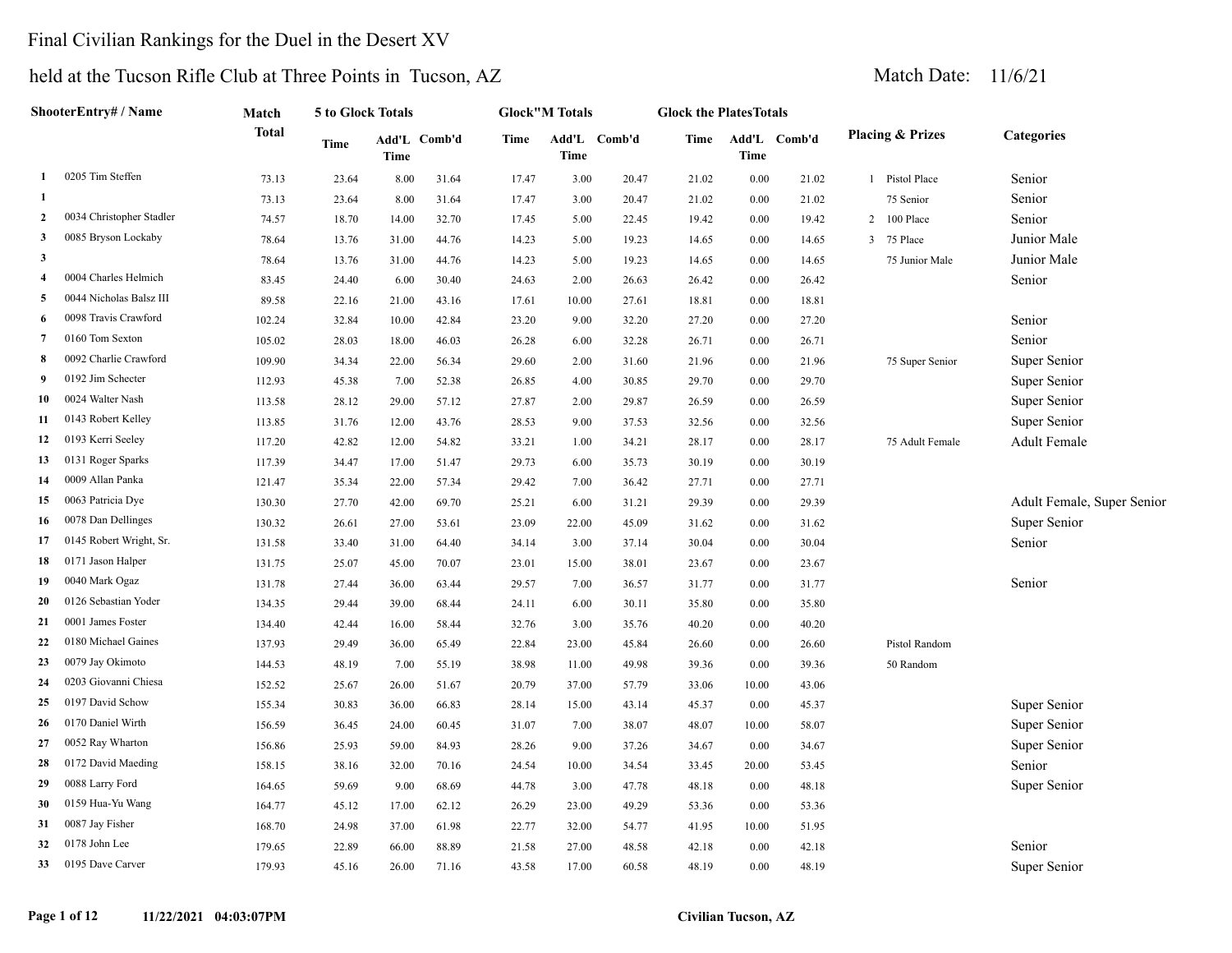|    | ShooterEntry# / Name       | Match        | 5 to Glock Totals |        |              |             | <b>Glock"M Totals</b> |              | <b>Glock the PlatesTotals</b> |             |              |                             |                          |
|----|----------------------------|--------------|-------------------|--------|--------------|-------------|-----------------------|--------------|-------------------------------|-------------|--------------|-----------------------------|--------------------------|
|    |                            | <b>Total</b> | <b>Time</b>       | Time   | Add'L Comb'd | <b>Time</b> | Time                  | Add'L Comb'd | Time                          | <b>Time</b> | Add'L Comb'd | <b>Placing &amp; Prizes</b> | Categories               |
| 34 | 0054 Brandon Jacobson      | 180.99       | 23.84             | 57.00  | 80.84        | 36.28       | 2.00                  | 38.28        | 41.87                         | 20.00       | 61.87        |                             |                          |
| 35 | 0191 John Stone            | 181.63       | 46.70             | 28.00  | 74.70        | 38.27       | 16.00                 | 54.27        | 42.66                         | 10.00       | 52.66        |                             |                          |
| 36 | 0008 Trisha Panka          | 196.30       | 47.04             | 36.00  | 83.04        | 33.09       | 4.00                  | 37.09        | 56.17                         | 20.00       | 76.17        |                             | <b>Adult Female</b>      |
| 37 | 0148 Will Allison          | 196.94       | 23.33             | 53.00  | 76.33        | 33.50       | 42.00                 | 75.50        | 35.11                         | 10.00       | 45.11        |                             |                          |
| 38 | 0188 John Buentello        | 197.46       | 29.48             | 61.00  | 90.48        | 26.85       | 19.00                 | 45.85        | 51.13                         | 10.00       | 61.13        |                             | Junior Male              |
| 39 | 0083 Annie Tran            | 199.83       | 64.12             | 26.00  | 90.12        | 38.53       | 15.00                 | 53.53        | 56.18                         | 0.00        | 56.18        |                             | <b>Adult Female</b>      |
| 40 | 0175 Howard Mangum         | 212.18       | 25.99             | 54.00  | 79.99        | 23.59       | 19.00                 | 42.59        | 59.60                         | 30.00       | 89.60        |                             | Super Senior             |
| 41 | 0189 George Seeley         | 215.19       | 39.61             | 42.00  | 81.61        | 47.11       | 25.00                 | 72.11        | 61.47                         | 0.00        | 61.47        |                             |                          |
| 42 | 0039 Rick Omalley          | 220.38       | 45.62             | 54.00  | 99.62        | 48.28       | 0.00                  | 48.28        | 62.48                         | 10.00       | 72.48        |                             | Super Senior             |
| 43 | 0137 Jeanine Maldonado     | 225.09       | 49.72             | 81.00  | 130.72       | 34.13       | 13.00                 | 47.13        | 47.24                         | 0.00        | 47.24        |                             | <b>Adult Female</b>      |
| 44 | 0091 Willie Hall           | 234.27       | 31.03             | 49.00  | 80.03        | 39.15       | 37.00                 | 76.15        | 78.09                         | 0.00        | 78.09        |                             | Super Senior             |
| 45 | 0147 Jacob Siry            | 235.84       | 22.98             | 60.00  | 82.98        | 21.61       | 26.00                 | 47.61        | 55.25                         | 50.00       | 105.25       |                             |                          |
| 46 | 0042 Peggy Ogaz            | 262.19       | 34.47             | 46.00  | 80.47        | 39.34       | 18.00                 | 57.34        | 84.38                         | 40.00       | 124.38       |                             | Adult Female, Senior     |
| 47 | 0082 Ed Sanford            | 262.91       | 58.70             | 51.00  | 109.70       | 50.62       | 9.00                  | 59.62        | 83.59                         | 10.00       | 93.59        |                             | Super Senior             |
| 48 | 0134 Johnny Pizano         | 270.65       | 28.30             | 77.00  | 105.30       | 31.31       | 40.00                 | 71.31        | 44.04                         | 50.00       | 94.04        |                             |                          |
| 49 | 0183 Tyler Morganstern     | 279.76       | 24.78             | 95.00  | 119.78       | 33.11       | 21.00                 | 54.11        | 75.87                         | 30.00       | 105.87       |                             |                          |
| 50 | 0077 J.D. Schechter        | 288.15       | 56.39             | 24.00  | 80.39        | 53.97       | 23.00                 | 76.97        | 80.79                         | 50.00       | 130.79       | 75 Challenged               | Challenged, Super Senior |
| 51 | 0029 Tom Thomas            | 293.91       | 43.32             | 84.00  | 127.32       | 30.75       | 44.00                 | 74.75        | 61.84                         | 30.00       | 91.84        |                             | Senior                   |
| 52 | 0139 Michael Kiesel        | 355.18       | 70.58             | 48.00  | 118.58       | 38.54       | 24.00                 | 62.54        | 124.06                        | 50.00       | 174.06       |                             | Super Senior             |
| 53 | 0208 Jeri Starbuck         | 370.97       | 66.65             | 71.00  | 137.65       | 62.80       | 31.00                 | 93.80        | 139.52                        | 0.00        | 139.52       |                             | Adult Female             |
| 54 | 0201 Talitha Murray        | 409.37       | 47.31             | 86.00  | 133.31       | 47.21       | 90.00                 | 137.21       | 118.85                        | 20.00       | 138.85       |                             | <b>Adult Female</b>      |
| 55 | 0207 David Starbuck        | 423.71       | 42.03             | 101.00 | 143.03       | 48.02       | 71.00                 | 119.02       | 141.66                        | 20.00       | 161.66       |                             | Senior                   |
| 56 | 0101 Victoria Klocko       | 469.85       | 117.58            | 45.00  | 162.58       | 105.57      | 17.00                 | 122.57       | 164.70                        | 20.00       | 184.70       |                             | <b>Adult Female</b>      |
| 57 | 0152 Hiram Martinez Garcia | 472.79       | 43.61             | 90.00  | 133.61       | 36.63       | 75.00                 | 111.63       | 77.55                         | 150.00      | 227.55       |                             |                          |
| 58 | 0051 Shaun Davies          | 473.85       | 62.14             | 81.00  | 143.14       | 77.23       | 25.00                 | 102.23       | 178.48                        | 50.00       | 228.48       |                             |                          |
| 59 | 0179 Sergio Chandler       | 485.10       | 36.36             | 145.00 | 181.36       | 32.56       | 72.00                 | 104.56       | 179.18                        | 20.00       | 199.18       |                             |                          |
| 60 | 0194 Larry Golay           | 537.18       | 55.58             | 81.00  | 136.58       | 74.96       | 38.00                 | 112.96       | 137.64                        | 150.00      | 287.64       |                             | Super Senior             |
| 61 | 0150 Joy White             | 546.13       | 79.47             | 120.00 | 199.47       | 46.97       | 48.00                 | 94.97        | 131.69                        | 120.00      | 251.69       |                             | <b>Adult Female</b>      |
| 62 | 0102 April Klocko          | 965.60       | 171.45            | 148.00 | 319.45       | 124.79      | 90.00                 | 214.79       | 271.36                        | 160.00      | 431.36       |                             | <b>Adult Female</b>      |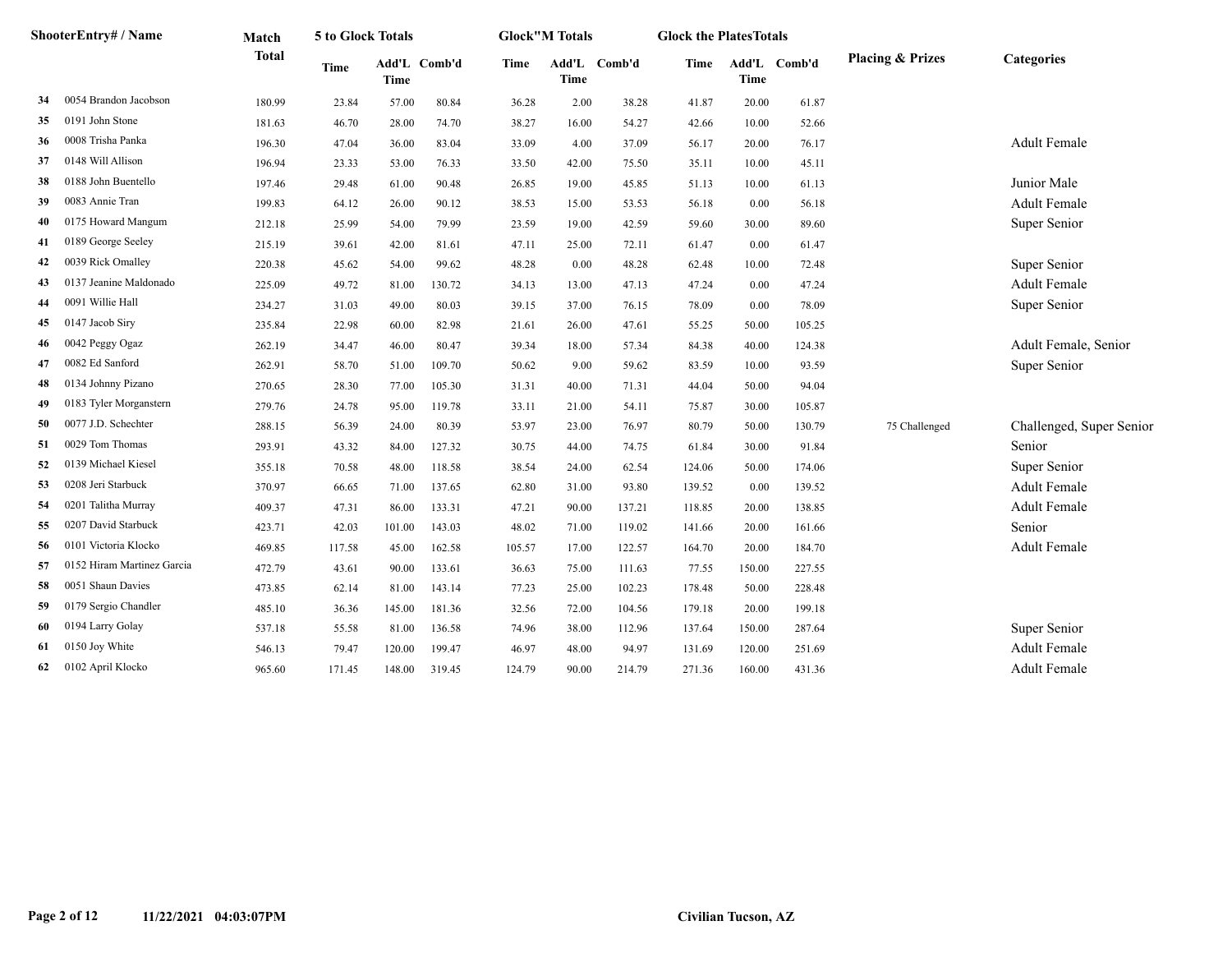### Final Competition Rankings for the Duel in the Desert XV

|              | ShooterEntry# / Name    | Match        | 5 to Glock Totals |             |              |       | <b>Glock"M Totals</b> |              | <b>Glock the PlatesTotals</b> |          |              |                             |
|--------------|-------------------------|--------------|-------------------|-------------|--------------|-------|-----------------------|--------------|-------------------------------|----------|--------------|-----------------------------|
|              |                         | <b>Total</b> | Time              | <b>Time</b> | Add'L Comb'd | Time  | Time                  | Add'L Comb'd | Time                          | Time     | Add'L Comb'd | <b>Placing &amp; Prizes</b> |
| 1            | 0060 Matt Kartozian*    | 51.18        | 18.00             | 5.00        | 23.00        | 13.38 | 1.00                  | 14.38        | 13.80                         | $0.00\,$ | 13.80        |                             |
| $\mathbf{2}$ | 0108 Jaime Mendoza*     | 56.24        | 21.31             | 1.00        | 22.31        | 14.15 | 5.00                  | 19.15        | 14.78                         | 0.00     | 14.78        | 1 Pistol Place              |
| 3            | 0073 Lars Karlsson*     | 63.67        | 20.57             | 5.00        | 25.57        | 16.41 | 5.00                  | 21.41        | 16.69                         | 0.00     | 16.69        |                             |
| 4            | 0014 Jeffrey Snavely    | 67.06        | 23.58             | 4.00        | 27.58        | 19.41 | 1.00                  | 20.41        | 19.07                         | 0.00     | 19.07        | 1 Pistol Place              |
| 5            | 0123 Tim Pashoian*      | 68.55        | 19.20             | 4.00        | 23.20        | 14.10 | 12.00                 | 26.10        | 19.25                         | 0.00     | 19.25        |                             |
| 6            | 0155 Myron Sawicki*     | 70.63        | 23.16             | 5.00        | 28.16        | 19.81 | 3.00                  | 22.81        | 19.66                         | $0.00\,$ | 19.66        |                             |
| 7            | 0182 Kenneth Fiore*     | 78.94        | 34.66             | 4.00        | 38.66        | 19.54 | 0.00                  | 19.54        | 20.74                         | 0.00     | 20.74        |                             |
| 8            | 0018 George Donelson*   | 79.44        | 21.10             | 8.00        | 29.10        | 23.08 | 8.00                  | 31.08        | 19.26                         | 0.00     | 19.26        |                             |
| 9            | 0140 Lew Gosnell*       | 80.79        | 16.50             | 22.00       | 38.50        | 13.74 | 14.00                 | 27.74        | 14.55                         | 0.00     | 14.55        |                             |
| 10           | 0128 Timothy Forshey*   | 80.87        | 21.98             | 22.00       | 43.98        | 18.57 | 0.00                  | 18.57        | 18.32                         | 0.00     | 18.32        |                             |
| 11           | 0096 Jerry D'amico* Jr. | 82.35        | 25.80             | 9.00        | 34.80        | 24.28 | 0.00                  | 24.28        | 23.27                         | 0.00     | 23.27        |                             |
| 12           | 0119 James Maxwell*     | 85.44        | 18.53             | 22.00       | 40.53        | 16.88 | 10.00                 | 26.88        | 18.03                         | 0.00     | 18.03        |                             |
| 13           | 0047 Nicholas Balsz III | 87.29        | 23.19             | 20.00       | 43.19        | 18.38 | 6.00                  | 24.38        | 19.72                         | 0.00     | 19.72        | 100 Place<br>2              |
| 14           | 0041 Mark Ogaz          | 95.71        | 29.38             | 9.00        | 38.38        | 28.26 | 1.00                  | 29.26        | 28.07                         | 0.00     | 28.07        | 75 Place<br>$\overline{3}$  |
| 15           | 0114 Shelton Chun*      | 97.07        | 32.97             | 25.00       | 57.97        | 15.58 | 3.00                  | 18.58        | 20.52                         | 0.00     | 20.52        |                             |
| 16           | 0164 Ethan Novilla      | 99.91        | 22.42             | 23.00       | 45.42        | 25.90 | 3.00                  | 28.90        | 25.59                         | 0.00     | 25.59        |                             |
| 17           | 0190 Mike Schecter      | 100.25       | 31.54             | 10.00       | 41.54        | 20.48 | 8.00                  | 28.48        | 30.23                         | 0.00     | 30.23        |                             |
| 18           | 0133 Roger Sparks       | 111.25       | 37.43             | 12.00       | 49.43        | 28.55 | 1.00                  | 29.55        | 32.27                         | 0.00     | 32.27        |                             |
| 19           | 0198 David Schow        | 112.14       | 29.02             | 19.00       | 48.02        | 29.34 | 9.00                  | 38.34        | 25.78                         | 0.00     | 25.78        |                             |
| 20           | 0053 Ray Wharton        | 119.27       | 29.46             | 35.00       | 64.46        | 25.06 | 0.00                  | 25.06        | 29.75                         | 0.00     | 29.75        |                             |
| 21           | 0066 Patricia Dye       | 120.67       | 29.35             | 16.00       | 45.35        | 26.86 | 12.00                 | 38.86        | 36.46                         | 0.00     | 36.46        |                             |
| 22           | 0094 Charlie Crawford   | 128.45       | 36.22             | 34.00       | 70.22        | 31.43 | 2.00                  | 33.43        | 24.80                         | 0.00     | 24.80        |                             |
| 23           | 0002 James Foster       | 137.73       | 44.43             | 14.00       | 58.43        | 40.90 | 7.00                  | 47.90        | 31.40                         | 0.00     | 31.40        |                             |
| 24           | 0146 Robert Wright, Sr. | 138.23       | 35.07             | 20.00       | 55.07        | 25.42 | 4.00                  | 29.42        | 33.74                         | 20.00    | 53.74        |                             |
| 25           | 0173 David Maeding      | 140.10       | 34.50             | 28.00       | 62.50        | 25.83 | 15.00                 | 40.83        | 26.77                         | 10.00    | 36.77        |                             |
| 26           | 0105 Bill Reno          | 150.71       | 37.51             | 30.00       | 67.51        | 31.60 | 4.00                  | 35.60        | 47.60                         | 0.00     | 47.60        |                             |
| 27           | 0187 David Lemmon       | 160.17       | 40.35             | 36.00       | 76.35        | 21.95 | 20.00                 | 41.95        | 41.87                         | 0.00     | 41.87        |                             |
| 28           | 0177 Karen Wright       | 167.16       | 39.76             | 19.00       | 58.76        | 32.46 | 26.00                 | 58.46        | 49.94                         | 0.00     | 49.94        |                             |
| 29           | 0089 Larry Ford         | 167.42       | 65.80             | 8.00        | 73.80        | 41.71 | 2.00                  | 43.71        | 49.91                         | 0.00     | 49.91        |                             |
| 30           | 0027 Robert Malseed     | 187.65       | 52.77             | 10.00       | 62.77        | 38.91 | 28.00                 | 66.91        | 57.97                         | 0.00     | 57.97        |                             |
| 31           | 0030 Tom Thomas         | 221.41       | 44.72             | 72.00       | 116.72       | 36.39 | 25.00                 | 61.39        | 43.30                         | 0.00     | 43.30        | 50 Random                   |
| 32           | 0056 Brandon Jacobson   | 240.71       | 35.12             | 59.00       | 94.12        | 41.59 | 13.00                 | 54.59        | 62.00                         | 30.00    | 92.00        |                             |
| 33           | 0184 Tyler Morganstern  | 268.51       | 41.83             | 39.00       | 80.83        | 24.85 | 29.00                 | 53.85        | 83.83                         | 50.00    | 133.83       |                             |
| 34           | 0043 Peggy Ogaz         | 274.93       | 34.76             | 93.00       | 127.76       | 31.50 | 17.00                 | 48.50        | 58.67                         | 40.00    | 98.67        | 50 Random                   |
| 35           | 0136 Johnny Pizano      | 301.92       | 33.39             | 93.00       | 126.39       | 37.07 | 20.00                 | 57.07        | 48.46                         | 70.00    | 118.46       |                             |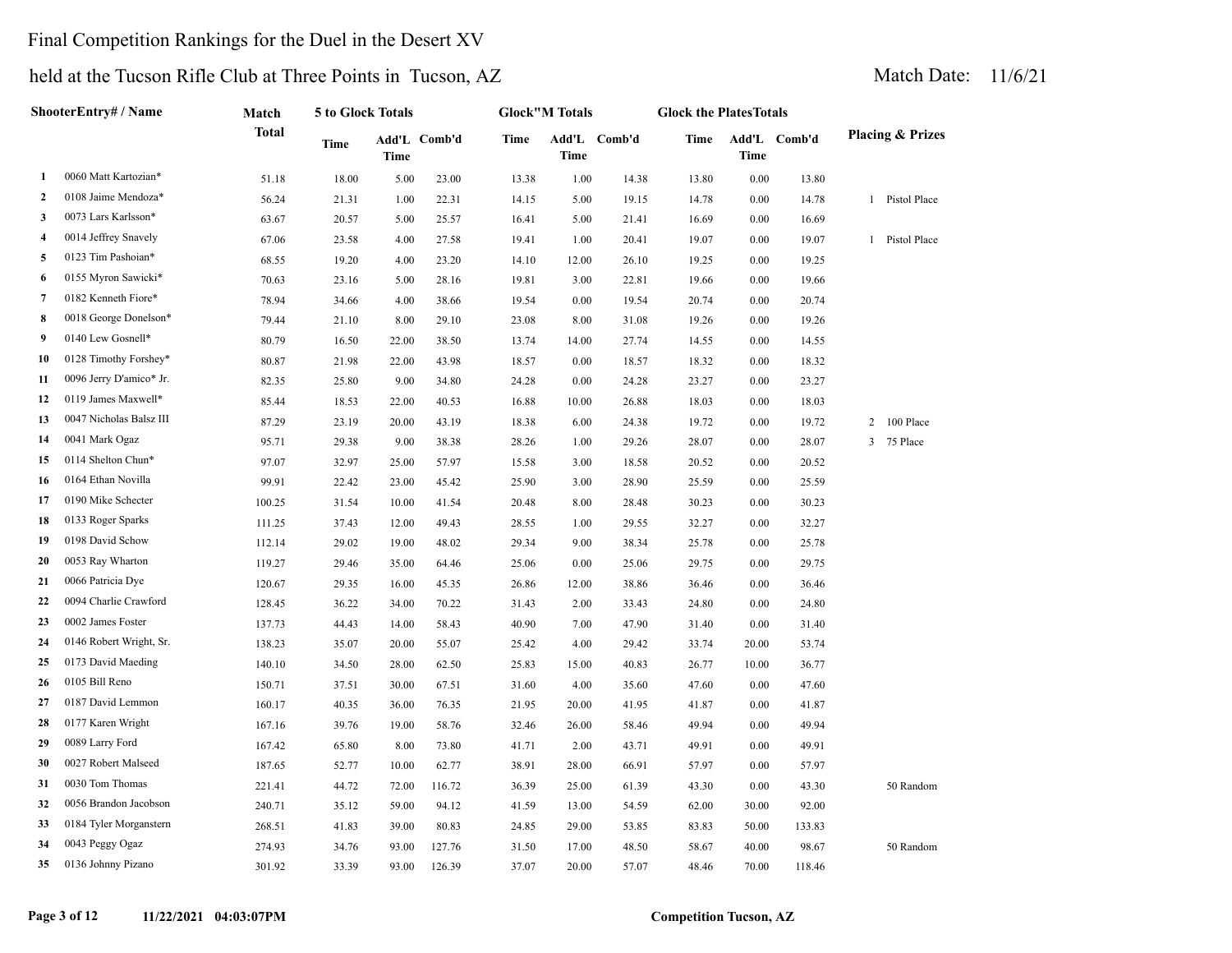| <b>ShooterEntry#/Name</b> |                      | Match        | 5 to Glock Totals |        |              |        | <b>Glock"M Totals</b> |        | <b>Glock the PlatesTotals</b> |               |        |                             |
|---------------------------|----------------------|--------------|-------------------|--------|--------------|--------|-----------------------|--------|-------------------------------|---------------|--------|-----------------------------|
|                           |                      | <b>Total</b> | Time              | Time   | Add'L Comb'd | Time   | Add'L<br>Time         | Comb'd | Time                          | Add'L<br>Time | Comb'd | <b>Placing &amp; Prizes</b> |
| 36                        | 0100 Travis Crawford | 367.60       | 28.91             | 15.00  | 43.91        | 252.63 | 41.00                 | 293.63 | 30.06                         | 0.00          | 30.06  |                             |
| 37                        | 0151 Joy White       | 618.63       | 51.17             | 141.00 | 192.17       | 78.74  | 49.00                 | 127.74 | 128.72                        | 170.00        | 298.72 |                             |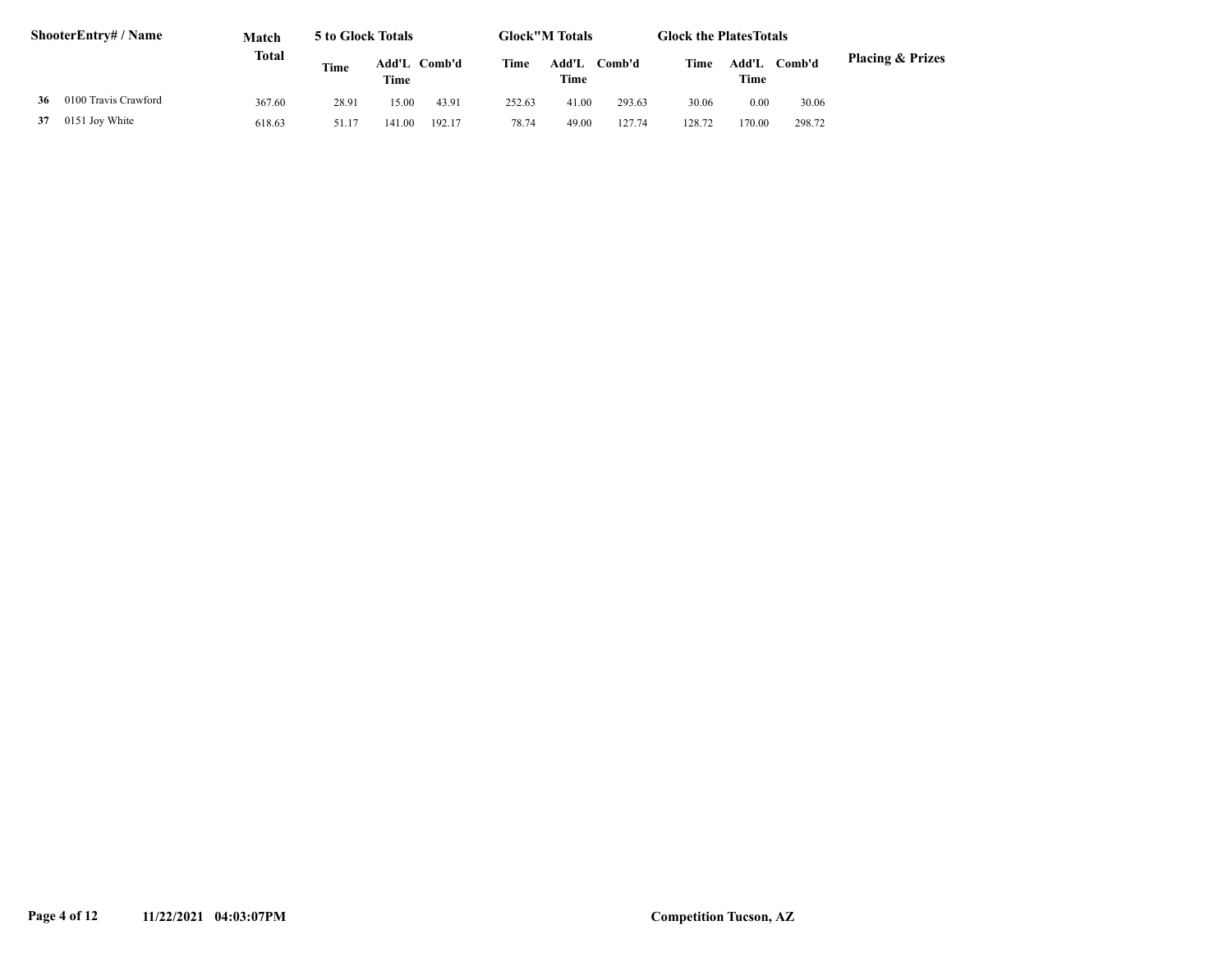### Final Guardian Rankings for the Duel in the Desert XV

| ShooterEntry# / Name |                       | <b>Match</b> | <b>5 to Glock Totals</b> |       |              |       | <b>Glock</b> "M Totals |        | <b>Glock the Plates Totals</b> |       |              |                             |                   |
|----------------------|-----------------------|--------------|--------------------------|-------|--------------|-------|------------------------|--------|--------------------------------|-------|--------------|-----------------------------|-------------------|
|                      |                       | <b>Total</b> | Time                     | Time  | Add'L Comb'd | Time  | Add'L<br>Time          | Comb'd | Time                           | Time  | Add'L Comb'd | <b>Placing &amp; Prizes</b> | <b>Categories</b> |
|                      | 0012 Jeffrey Snavely  | 80.08        | 26.61                    | 7.00  | 33.61        | 20.74 | 4.00                   | 24.74  | 21.73                          | 0.00  | 21.73        | 100 Place                   | Senior            |
|                      |                       | 80.08        | 26.61                    | 7.00  | 33.61        | 20.74 | 4.00                   | 24.74  | 21.73                          | 0.00  | 21.73        | 75 Senior                   | Senior            |
| $\mathbf{2}$         | 0033 Joseph Winney    | 86.86        | 28.79                    | 5.00  | 33.79        | 27.47 | 2.00                   | 29.47  | 23.60                          | 0.00  | 23.60        | 2 \$50.00 Place             |                   |
| 3                    | 0069 Randy Ammons     | 97.19        | 20.96                    | 16.00 | 36.96        | 18.89 | 19.00                  | 37.89  | 22.34                          | 0.00  | 22.34        | 3 Knife Place               | Super Senior      |
| 3                    |                       | 97.19        | 20.96                    | 16.00 | 36.96        | 18.89 | 19.00                  | 37.89  | 22.34                          | 0.00  | 22.34        | 75 Super Senior             | Super Senior      |
| 4                    | 0048 Doug Forinash    | 113.97       | 19.13                    | 46.00 | 65.13        | 23.38 | 2.00                   | 25.38  | 23.46                          | 0.00  | 23.46        |                             |                   |
| 5                    | 0185 David Lemmon     | 130.25       | 34.07                    | 31.00 | 65.07        | 27.26 | 2.00                   | 29.26  | 35.92                          | 0.00  | 35.92        | 2 year membership renew     | Super Senior      |
| 6                    | 0084 Terence Liberato | 132.48       | 38.57                    | 20.00 | 58.57        | 19.89 | 20.00                  | 39.89  | 34.02                          | 0.00  | 34.02        | 4 Pistol Membership Promo   |                   |
|                      | 0057 Darren Green     | 135.30       | 30.49                    | 28.00 | 58.49        | 24.72 | 17.00                  | 41.72  | 35.09                          | 0.00  | 35.09        |                             | Senior            |
| 8                    | 0166 Charles Benaza   | 150.49       | 26.06                    | 31.00 | 57.06        | 23.84 | 25.00                  | 48.84  | 34.59                          | 10.00 | 44.59        |                             |                   |
|                      | 0103 Bill Reno        | 151.56       | 36.55                    | 19.00 | 55.55        | 35.47 | 21.00                  | 56.47  | 39.54                          | 0.00  | 39.54        |                             | Senior            |
| 10                   | 0196 Ray Blecker      | 172.41       | 33.74                    | 41.00 | 74.74        | 26.00 | 32.00                  | 58.00  | 39.67                          | 0.00  | 39.67        |                             | Senior            |
| 11                   | 0026 Robert Malseed   | 211.50       | 49.12                    | 28.00 | 77.12        | 47.84 | 13.00                  | 60.84  | 63.54                          | 10.00 | 73.54        |                             | Super Senior      |
| 12                   | 0011 Michael Smyth    | 234.89       | 37.81                    | 62.00 | 99.81        | 32.70 | 21.00                  | 53.70  | 71.38                          | 10.00 | 81.38        |                             | Super Senior      |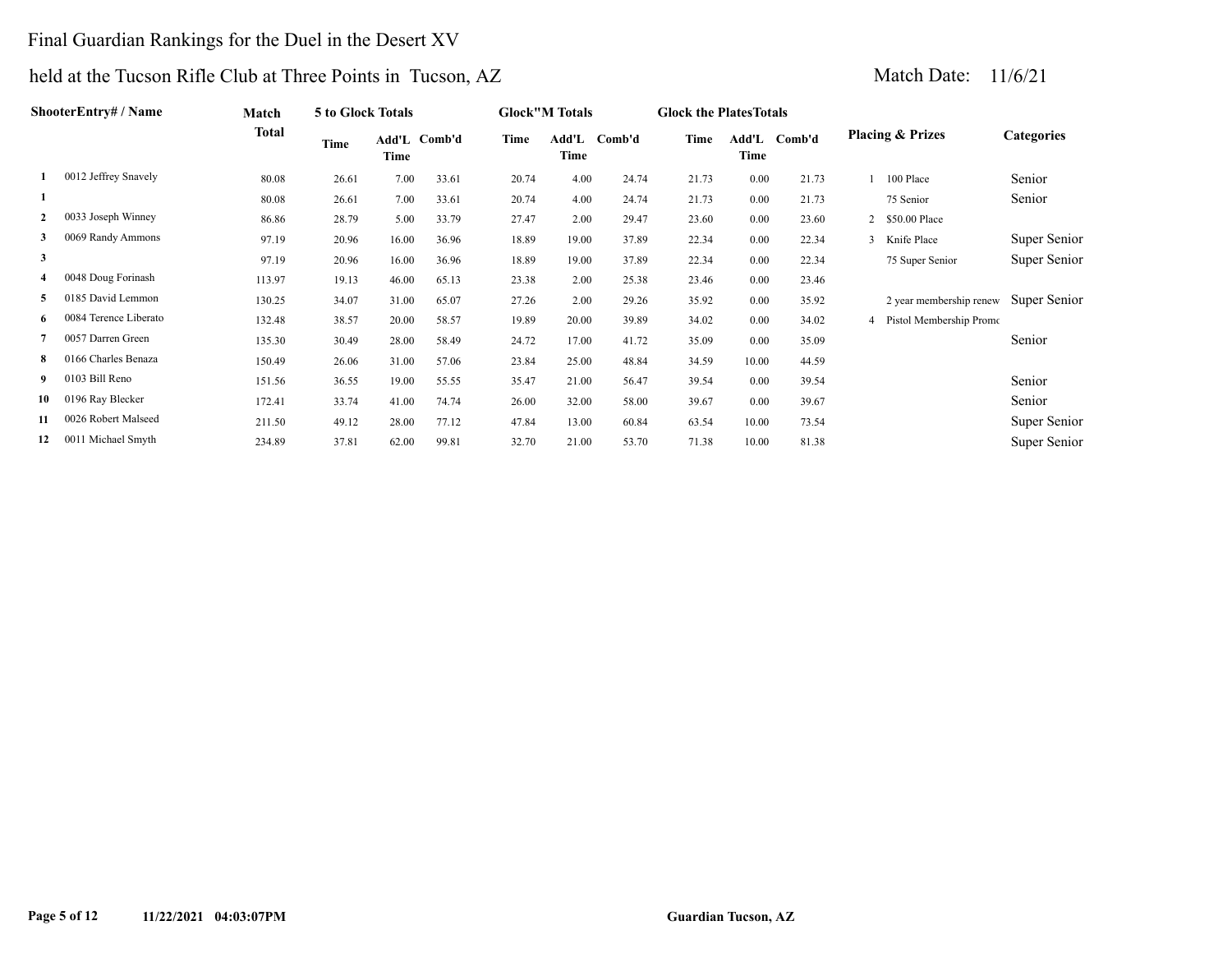### Final Heavy Metal Rankings for the Duel in the Desert XV

|                | ShooterEntry# / Name  | Match        | 5 to Glock Totals |             |              |       | <b>Glock</b> "M Totals |              | <b>Glock the PlatesTotals</b> |       |              |                             |
|----------------|-----------------------|--------------|-------------------|-------------|--------------|-------|------------------------|--------------|-------------------------------|-------|--------------|-----------------------------|
|                |                       | <b>Total</b> | Time              | <b>Time</b> | Add'L Comb'd | Time  | <b>Time</b>            | Add'L Comb'd | Time                          | Time  | Add'L Comb'd | <b>Placing &amp; Prizes</b> |
| -1             | 0075 Lars Karlsson*   | 72.89        | 22.45             | 15.00       | 37.45        | 15.92 | 1.00                   | 16.92        | 18.52                         | 0.00  | 18.52        | 100 Place                   |
| 2              | 0021 George Donelson* | 80.53        | 24.10             | 6.00        | 30.10        | 24.44 | 1.00                   | 25.44        | 24.99                         | 0.00  | 24.99        |                             |
| 3              | 0111 Jaime Mendoza*   | 81.07        | 23.01             | 7.00        | 30.01        | 15.18 | 5.00                   | 20.18        | 20.88                         | 10.00 | 30.88        |                             |
| 4              | 0158 Myron Sawicki*   | 83.87        | 24.89             | 16.00       | 40.89        | 21.96 | 1.00                   | 22.96        | 20.02                         | 0.00  | 20.02        |                             |
| 5              | 0015 Jeffrey Snavely* | 97.02        | 24.20             | 23.00       | 47.20        | 22.22 | 4.00                   | 26.22        | 23.60                         | 0.00  | 23.60        |                             |
| 6              | 0117 Shelton Chun*    | 102.33       | 28.44             | 24.00       | 52.44        | 22.18 | 1.00                   | 23.18        | 26.71                         | 0.00  | 26.71        |                             |
| $\overline{7}$ | 0163 Tom Sexton       | 113.04       | 30.70             | 19.00       | 49.70        | 26.85 | 9.00                   | 35.85        | 27.49                         | 0.00  | 27.49        | 1 100 Place                 |
| 8              | 0167 Charles Benaza   | 117.14       | 26.79             | 23.00       | 49.79        | 25.11 | 18.00                  | 43.11        | 24.24                         | 0.00  | 24.24        | 2 \$50.00 Place             |
| 9              | 0010 Allan Panka      | 117.84       | 38.41             | 12.00       | 50.41        | 29.58 | 7.00                   | 36.58        | 30.85                         | 0.00  | 30.85        | 2 year membership renew     |
| 9              |                       | 117.84       | 38.41             | 12.00       | 50.41        | 29.58 | 7.00                   | 36.58        | 30.85                         | 0.00  | 30.85        | 3 Knife Place               |
| 10             | 0050 Doug Forinash    | 118.07       | 17.83             | 29.00       | 46.83        | 20.58 | 20.00                  | 40.58        | 30.66                         | 0.00  | 30.66        | 50 Random                   |
| 11             | 0144 Robert Kelley    | 120.40       | 36.17             | 15.00       | 51.17        | 31.71 | 8.00                   | 39.71        | 29.52                         | 0.00  | 29.52        |                             |
| 12             | 0068 Patricia Dye     | 123.77       | 30.89             | 7.00        | 37.89        | 29.98 | 20.00                  | 49.98        | 35.90                         | 0.00  | 35.90        |                             |
| 13             | 0058 Darren Green     | 132.88       | 28.77             | 33.00       | 61.77        | 16.92 | 22.00                  | 38.92        | 32.19                         | 0.00  | 32.19        | 2 year membership renew     |
| 14             | 0165 Justin St.John   | 142.88       | 32.16             | 33.00       | 65.16        | 20.23 | 18.00                  | 38.23        | 39.49                         | 0.00  | 39.49        |                             |
| 15             | 0023 Ken Siverts*     | 143.75       | 20.27             | 59.00       | 79.27        | 16.89 | 21.00                  | 37.89        | 26.59                         | 0.00  | 26.59        |                             |
| 16             | 0199 David Schow      | 157.50       | 30.93             | 46.00       | 76.93        | 31.48 | 6.00                   | 37.48        | 43.09                         | 0.00  | 43.09        |                             |
| 17             | 0169 David Cyburt     | 166.43       | 24.35             | 45.00       | 69.35        | 22.76 | 11.00                  | 33.76        | 43.32                         | 20.00 | 63.32        |                             |
| 18             | 0070 Randy Ammons     | 180.89       | 26.28             | 27.00       | 53.28        | 22.46 | 29.00                  | 51.46        | 56.15                         | 20.00 | 76.15        |                             |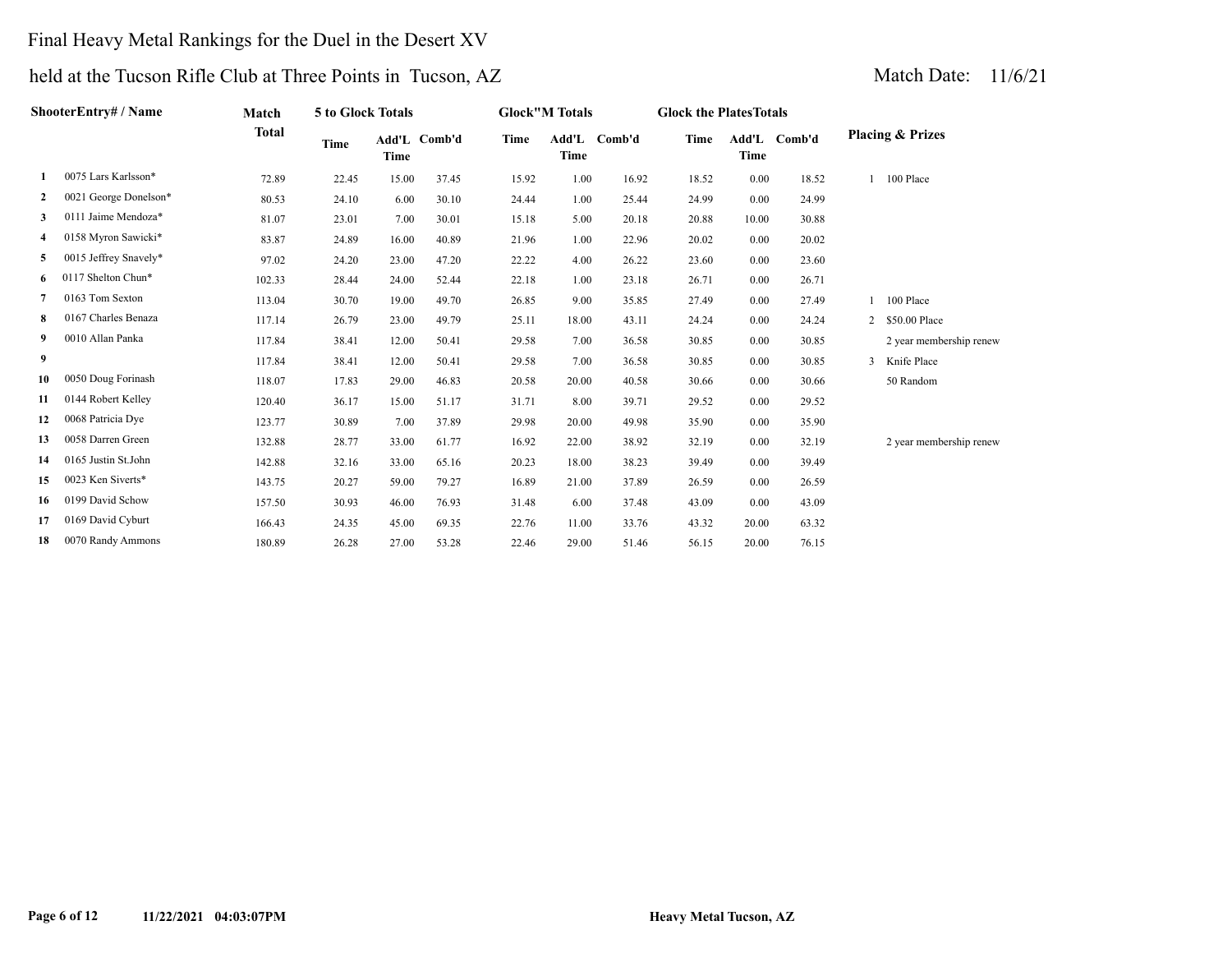### Final Major Sub Rankings for the Duel in the Desert XV

| <b>ShooterEntry# / Name</b> |                         | Match        | 5 to Glock Totals |       |              |       | <b>Glock</b> "M Totals |        | <b>Glock the Plates Totals</b> |       |              |                             |
|-----------------------------|-------------------------|--------------|-------------------|-------|--------------|-------|------------------------|--------|--------------------------------|-------|--------------|-----------------------------|
|                             |                         | <b>Total</b> | Time              | Time  | Add'L Comb'd | Time  | Add'L<br>Time          | Comb'd | Time                           | Time  | Add'L Comb'd | <b>Placing &amp; Prizes</b> |
|                             | 0046 Nicholas Balsz III | 61.10        | 16.60             | 7.00  | 23.60        | 13.73 | 3.00                   | 16.73  | 20.77                          | 0.00  | 20.77        | 100 Place                   |
| $\mathbf{2}$                | 0095 Jerry D'amico* Jr. | 65.56        | 14.41             | 5.00  | 19.41        | 23.50 | 0.00                   | 23.50  | 22.65                          | 0.00  | 22.65        | 100 Place                   |
| 3                           | 0072 Lars Karlsson*     | 66.95        | 14.34             | 10.00 | 24.34        | 10.96 | 0.00                   | 10.96  | 21.65                          | 10.00 | 31.65        |                             |
| 4                           | 0154 Myron Sawicki*     | 67.70        | 15.25             | 6.00  | 21.25        | 15.53 | 9.00                   | 24.53  | 21.92                          | 0.00  | 21.92        |                             |
| 5                           | 0017 George Donelson*   | 70.04        | 15.92             | 5.00  | 20.92        | 13.32 | 1.00                   | 14.32  | 24.80                          | 10.00 | 34.80        |                             |
| 6.                          | 0113 Shelton Chun*      | 71.46        | 15.77             | 11.00 | 26.77        | 16.70 | 2.00                   | 18.70  | 25.99                          | 0.00  | 25.99        |                             |
|                             | $0107$ Jaime Mendoza*   | 72.47        | 13.51             | 11.00 | 24.51        | 9.50  | 9.00                   | 18.50  | 19.46                          | 10.00 | 29.46        |                             |
| 8                           | 0065 Patricia Dye       | 94.02        | 16.13             | 17.00 | 33.13        | 18.35 | 9.00                   | 27.35  | 33.54                          | 0.00  | 33.54        | 2 \$50.00 Place             |
| 9                           | 0162 Tom Sexton         | 173.25       | 20.55             | 19.00 | 39.55        | 23.08 | 10.00                  | 33.08  | 40.62                          | 60.00 | 100.62       | 3 Knife Place               |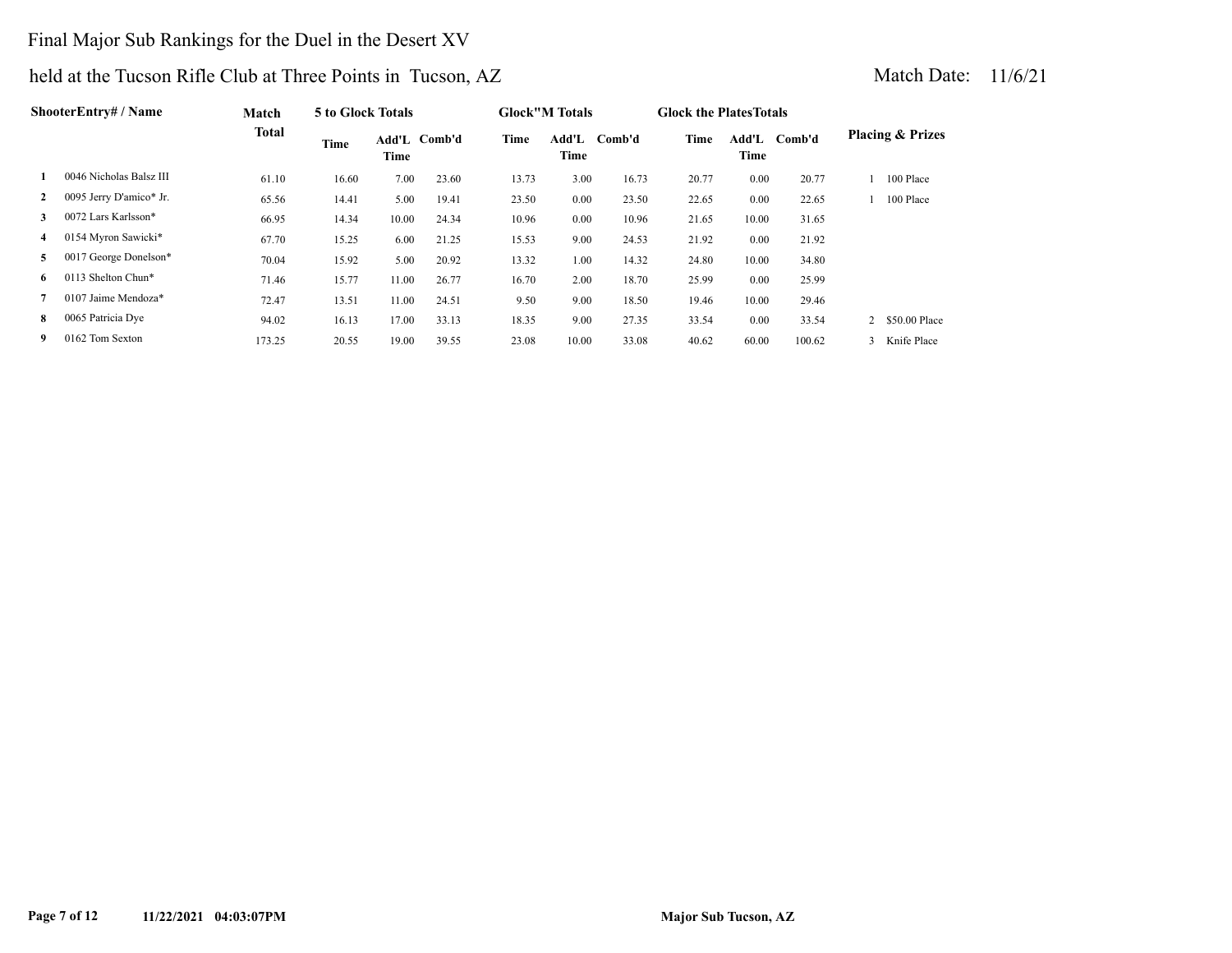### Final Master Stock Rankings for the Duel in the Desert XV

| ShooterEntrv# / Name |                       | Match        | 5 to Glock Totals |        |              |       | <b>Glock</b> "M Totals |        | <b>Glock the Plates Totals</b> |               |        |                             |               |
|----------------------|-----------------------|--------------|-------------------|--------|--------------|-------|------------------------|--------|--------------------------------|---------------|--------|-----------------------------|---------------|
|                      |                       | <b>Total</b> | Time              | Time   | Add'L Comb'd | Time  | Add'L<br>Time          | Comb'd | Time                           | Add'L<br>Time | Comb'd | <b>Placing &amp; Prizes</b> |               |
|                      | 0110 Jaime Mendoza*   | 54.97        | 23.80             | 3.00   | 26.80        | 13.11 | 0.00                   | 13.11  | 15.06                          | 0.00          | 15.06  | 100 Place                   |               |
| $\mathbf{2}$         | 0062 Matt Kartozian*  | 55.88        | 19.71             | 7.00   | 26.71        | 13.67 | 2.00                   | 15.67  | 13.50                          | 0.00          | 13.50  | $\mathbf{2}$                | \$50.00 Place |
| 3                    | 0142 Lew Gosnell*     | 60.16        | 14.92             | 17.00  | 31.92        | 14.41 | 1.00                   | 15.41  | 12.83                          | 0.00          | 12.83  | 3                           | Knife Place   |
| 4                    | 0036 Robert Houzenga* | 64.32        | 19.12             | 9.00   | 28.12        | 15.87 | 4.00                   | 19.87  | 16.33                          | 0.00          | 16.33  |                             |               |
| 5                    | 0125 Tim Pashoian*    | 72.45        | 20.57             | 14.00  | 34.57        | 13.93 | 5.00                   | 18.93  | 18.95                          | 0.00          | 18.95  |                             |               |
| 6                    | 0121 James Maxwell*   | 75.59        | 18.69             | 15.00  | 33.69        | 16.04 | 6.00                   | 22.04  | 19.86                          | 0.00          | 19.86  |                             |               |
| 7                    | 0130 Timothy Forshey* | 76.34        | 24.57             | 14.00  | 38.57        | 17.04 | 4.00                   | 21.04  | 16.73                          | 0.00          | 16.73  |                             |               |
| 8                    | 0157 Myron Sawicki*   | 76.81        | 22.93             | 14.00  | 36.93        | 20.39 | 1.00                   | 21.39  | 18.49                          | 0.00          | 18.49  |                             |               |
| 9.                   | 0020 George Donelson* | 88.95        | 21.71             | 14.00  | 35.71        | 18.60 | 12.00                  | 30.60  | 22.64                          | 0.00          | 22.64  |                             |               |
| 10                   | 0116 Shelton Chun*    | 89.36        | 26.84             | 15.00  | 41.84        | 19.47 | 7.00                   | 26.47  | 21.05                          | 0.00          | 21.05  |                             |               |
| 11                   | 0074 Lars Karlsson*   | 89.87        | 20.06             | 25.00  | 45.06        | 16.45 | 11.00                  | 27.45  | 17.36                          | 0.00          | 17.36  |                             |               |
| 12                   | 0032 Tom Thomas       | 338.58       | 46.49             | 104.00 | 150.49       | 26.19 | 19.00                  | 45.19  | 62.90                          | 80.00         | 142.90 |                             |               |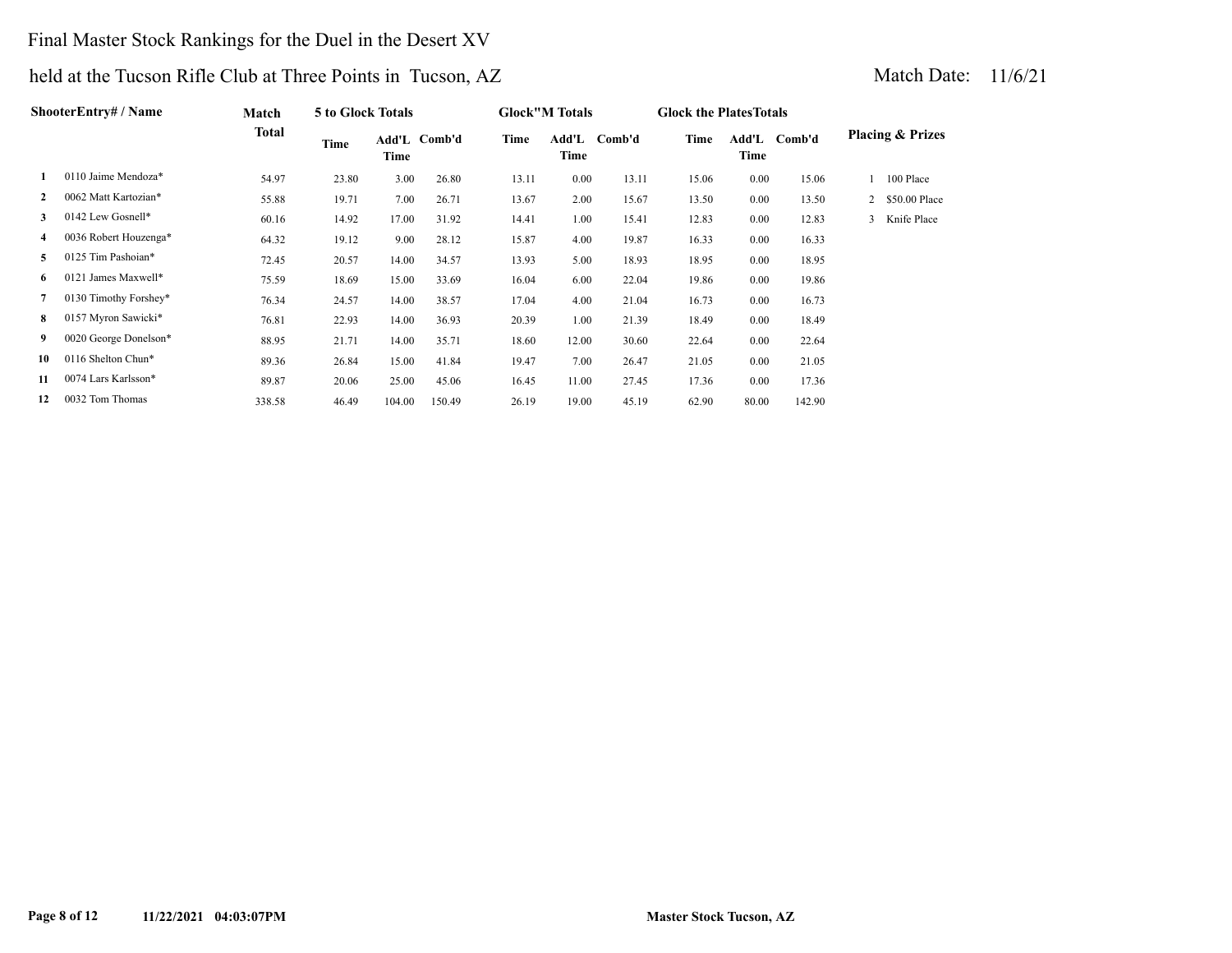### Final SubCompact Rankings for the Duel in the Desert XV

| ShooterEntry# / Name |                         | Match        | 5 to Glock Totals |       |              |             | <b>Glock</b> "M Totals |              | <b>Glock the PlatesTotals</b> |             |              |                |                             |
|----------------------|-------------------------|--------------|-------------------|-------|--------------|-------------|------------------------|--------------|-------------------------------|-------------|--------------|----------------|-----------------------------|
|                      |                         | <b>Total</b> | <b>Time</b>       | Time  | Add'L Comb'd | <b>Time</b> | <b>Time</b>            | Add'L Comb'd | Time                          | <b>Time</b> | Add'L Comb'd |                | <b>Placing &amp; Prizes</b> |
| 1                    | 0059 Matt Kartozian*    | 50.07        | 19.38             | 2.00  | 21.38        | 13.41       | 1.00                   | 14.41        | 14.28                         | 0.00        | 14.28        |                | 1 Pistol MatchMeister       |
| 2                    | 0071 Lars Karlsson*     | 60.14        | 21.21             | 8.00  | 29.21        | 15.90       | 0.00                   | 15.90        | 15.03                         | 0.00        | 15.03        |                | 1 Pistol Place              |
| 3                    | 0122 Tim Pashoian*      | 60.99        | 18.46             | 6.00  | 24.46        | 13.39       | 7.00                   | 20.39        | 16.14                         | 0.00        | 16.14        |                |                             |
| 4                    | 0127 Timothy Forshey*   | 63.79        | 23.75             | 5.00  | 28.75        | 16.40       | 3.00                   | 19.40        | 15.64                         | 0.00        | 15.64        |                |                             |
| 5                    | 0086 Fred King*         | 64.69        | 15.74             | 12.00 | 27.74        | 13.88       | 6.00                   | 19.88        | 17.07                         | 0.00        | 17.07        |                |                             |
| 6                    | 0153 Myron Sawicki*     | 67.44        | 20.81             | 3.00  | 23.81        | 20.50       | 5.00                   | 25.50        | 18.13                         | 0.00        | 18.13        |                |                             |
| 7                    | 0035 Robert Houzenga*   | 67.51        | 20.24             | 5.00  | 25.24        | 16.87       | 1.00                   | 17.87        | 24.40                         | 0.00        | 24.40        |                |                             |
| 8                    | 0013 Jeffrey Snavely*   | 68.45        | 23.85             | 3.00  | 26.85        | 20.58       | 0.00                   | 20.58        | 21.02                         | 0.00        | 21.02        |                |                             |
| 9                    | 0112 Shelton Chun*      | 84.68        | 20.97             | 25.00 | 45.97        | 19.44       | 1.00                   | 20.44        | 18.27                         | 0.00        | 18.27        |                |                             |
| 10                   | 0016 George Donelson*   | 87.88        | 22.50             | 20.00 | 42.50        | 18.16       | 7.00                   | 25.16        | 20.22                         | 0.00        | 20.22        |                |                             |
| 11                   | 0090 Joseph Winney      | 95.31        | 27.25             | 12.00 | 39.25        | 26.33       | 2.00                   | 28.33        | 27.73                         | 0.00        | 27.73        |                | 1 Pistol Place              |
| 12                   | 0118 James Maxwell*     | 100.39       | 19.02             | 32.00 | 51.02        | 18.51       | 5.00                   | 23.51        | 25.86                         | 0.00        | 25.86        |                |                             |
| 13                   | 0099 Travis Crawford    | 102.85       | 31.46             | 14.00 | 45.46        | 24.73       | 4.00                   | 28.73        | 28.66                         | 0.00        | 28.66        | $\overline{2}$ | 75 Place                    |
| 14                   | 0025 Walter Nash        | 104.14       | 24.16             | 28.00 | 52.16        | 26.66       | 2.00                   | 28.66        | 23.32                         | 0.00        | 23.32        |                | 3 \$50.00 Place             |
| 15                   | 0045 Nicholas Balsz III | 107.08       | 26.10             | 28.00 | 54.10        | 27.97       | 4.00                   | 31.97        | 21.01                         | 0.00        | 21.01        |                |                             |
| 16                   | 0093 Charlie Crawford   | 107.87       | 37.38             | 13.00 | 50.38        | 29.55       | 1.00                   | 30.55        | 26.94                         | 0.00        | 26.94        |                |                             |
| 17                   | 0005 Charles Helmich    | 114.33       | 27.51             | 28.00 | 55.51        | 24.73       | 6.00                   | 30.73        | 28.09                         | 0.00        | 28.09        |                |                             |
| 18                   | 0132 Roger Sparks       | 117.31       | 35.80             | 11.00 | 46.80        | 28.02       | 11.00                  | 39.02        | 31.49                         | 0.00        | 31.49        |                | 50 Random                   |
| 19                   | 0181 Michael Gaines     | 117.57       | 27.59             | 36.00 | 63.59        | 26.68       | 2.00                   | 28.68        | 25.30                         | 0.00        | 25.30        |                |                             |
| 20                   | 0161 Tom Sexton         | 120.24       | 29.08             | 23.00 | 52.08        | 31.47       | 7.00                   | 38.47        | 29.69                         | 0.00        | 29.69        |                |                             |
| 21                   | 0064 Patricia Dye       | 147.92       | 31.22             | 33.00 | 64.22        | 23.84       | 13.00                  | 36.84        | 46.86                         | 0.00        | 46.86        |                |                             |
| 22                   | 0104 Bill Reno          | 156.88       | 36.13             | 30.00 | 66.13        | 33.84       | 10.00                  | 43.84        | 46.91                         | 0.00        | 46.91        |                |                             |
| 23                   | 0186 David Lemmon       | 194.86       | 39.73             | 48.00 | 87.73        | 29.31       | 29.00                  | 58.31        | 48.82                         | 0.00        | 48.82        |                |                             |
| 24                   | 0055 Brandon Jacobson   | 201.09       | 27.85             | 55.00 | 82.85        | 42.25       | 18.00                  | 60.25        | 47.99                         | 10.00       | 57.99        |                |                             |
| 25                   | 0080 Jay Okimoto        | 243.32       | 71.78             | 23.00 | 94.78        | 28.67       | 29.00                  | 57.67        | 60.87                         | 30.00       | 90.87        |                |                             |
| 26                   | 0135 Johnny Pizano      | 320.82       | 39.10             | 75.00 | 114.10       | 29.57       | 26.00                  | 55.57        | 41.15                         | 110.00      | 151.15       |                |                             |
| 27                   | 0138 Jeanine Maldonado  | 321.95       | 61.71             | 37.00 | 98.71        | 35.46       | 41.00                  | 76.46        | 96.78                         | 50.00       | 146.78       |                |                             |
| 28                   | 0168 David Cyburt       | 344.97       | 35.83             | 80.00 | 115.83       | 25.70       | 36.00                  | 61.70        | 57.44                         | 110.00      | 167.44       |                |                             |
| 29                   | 0106 Jaime Mendoza*     | 787.77       | 65.75             | 53.00 | 118.75       | 24.06       | 5.00                   | 29.06        | 399.96                        | 240.00      | 639.96       |                |                             |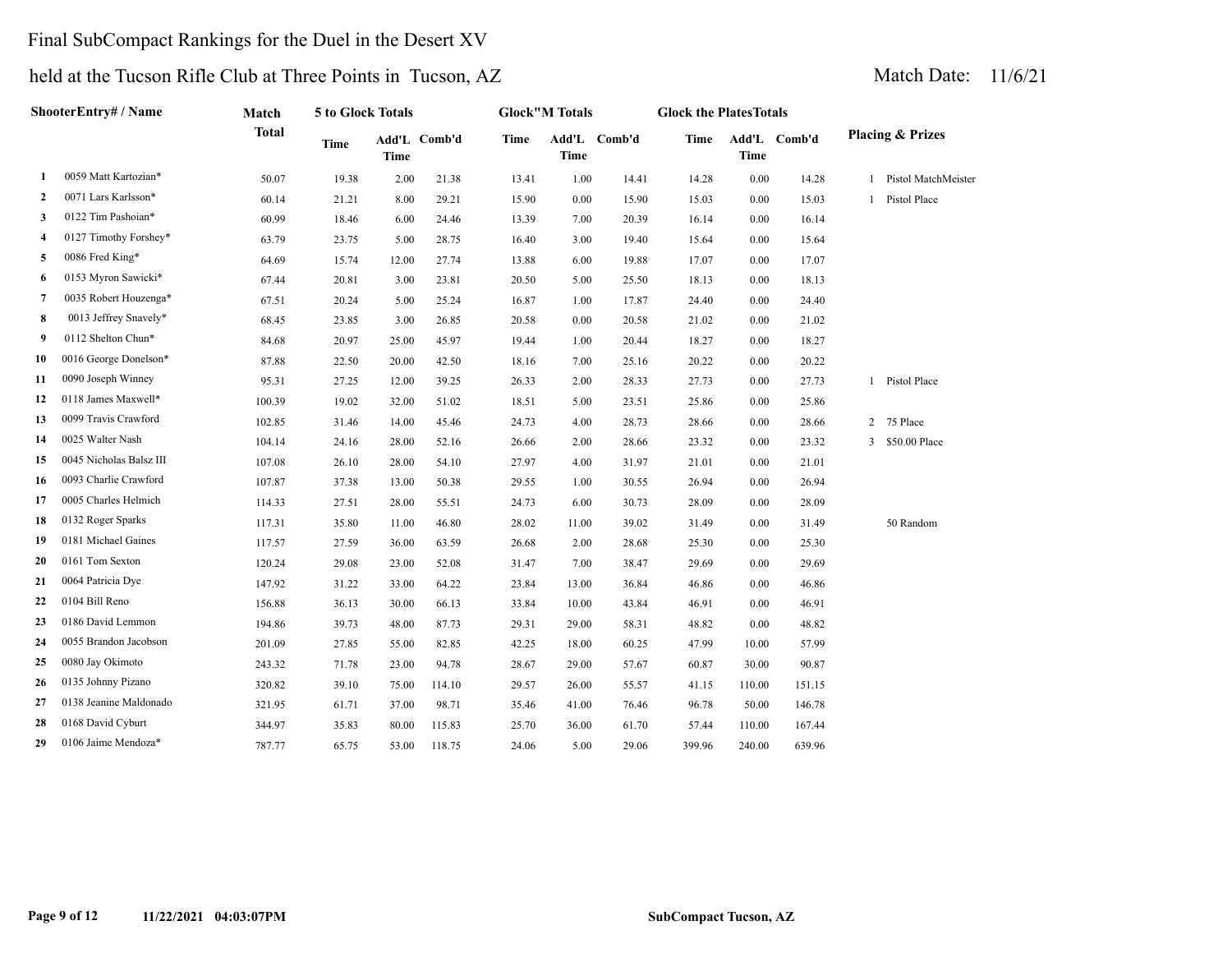### Final Unlimited Rankings for the Duel in the Desert XV

| ShooterEntry# / Name |                          | Match        | 5 to Glock Totals |             |              |             | <b>Glock"M Totals</b> |        | <b>Glock the PlatesTotals</b> |       |              |                             |
|----------------------|--------------------------|--------------|-------------------|-------------|--------------|-------------|-----------------------|--------|-------------------------------|-------|--------------|-----------------------------|
|                      |                          | <b>Total</b> | <b>Time</b>       | <b>Time</b> | Add'L Comb'd | <b>Time</b> | Add'L<br><b>Time</b>  | Comb'd | Time                          | Time  | Add'L Comb'd | <b>Placing &amp; Prizes</b> |
| 1                    | 0061 Matt Kartozian*     | 45.98        | 14.97             | 7.00        | 21.97        | 11.74       | 1.00                  | 12.74  | 11.27                         | 0.00  | 11.27        |                             |
| $\mathbf{2}$         | 0149 Tim Steffen*        | 54.84        | 20.12             | 3.00        | 23.12        | 13.99       | 1.00                  | 14.99  | 16.73                         | 0.00  | 16.73        | 1 Pistol Place              |
| 3                    | 0120 James Maxwell*      | 56.03        | 17.73             | 11.00       | 28.73        | 13.44       | 2.00                  | 15.44  | 11.86                         | 0.00  | 11.86        |                             |
| 4                    | 0109 Jaime Mendoza*      | 58.07        | 22.87             | 3.00        | 25.87        | 14.50       | 4.00                  | 18.50  | 13.70                         | 0.00  | 13.70        |                             |
| 5                    | 0129 Timothy Forshey*    | 60.02        | 21.07             | 5.00        | 26.07        | 17.31       | 1.00                  | 18.31  | 15.64                         | 0.00  | 15.64        |                             |
| -6                   | 0124 Tim Pashoian*       | 60.66        | 19.25             | 4.00        | 23.25        | 12.70       | 10.00                 | 22.70  | 14.71                         | 0.00  | 14.71        |                             |
| 7                    | 0019 George Donelson*    | 60.91        | 20.21             | 5.00        | 25.21        | 17.49       | 2.00                  | 19.49  | 16.21                         | 0.00  | 16.21        |                             |
| 8                    | 0076 Lars Karlsson*      | 64.98        | 20.75             | 11.00       | 31.75        | 16.47       | 1.00                  | 17.47  | 15.76                         | 0.00  | 15.76        |                             |
| 9                    | 0202 Patrick Murray      | 68.88        | 23.00             | 3.00        | 26.00        | 19.58       | 4.00                  | 23.58  | 19.30                         | 0.00  | 19.30        | 100 Place                   |
| 10                   | 0097 Jerry D'amico* Jr.  | 73.27        | 26.27             | 8.00        | 34.27        | 22.38       | 0.00                  | 22.38  | 16.62                         | 0.00  | 16.62        |                             |
| 11                   | 0022 Ken Siverts*        | 78.93        | 18.67             | 14.00       | 32.67        | 16.16       | 11.00                 | 27.16  | 19.10                         | 0.00  | 19.10        |                             |
| 12                   | 0115 Shelton Chun*       | 79.99        | 22.03             | 19.00       | 41.03        | 16.79       | 2.00                  | 18.79  | 20.17                         | 0.00  | 20.17        |                             |
| 13                   | 0156 Myron Sawicki*      | 85.60        | 21.98             | 19.00       | 40.98        | 18.64       | 8.00                  | 26.64  | 17.98                         | 0.00  | 17.98        |                             |
| 14                   | 0141 Lew Gosnell*        | 87.85        | 16.47             | 24.00       | 40.47        | 15.12       | 6.00                  | 21.12  | 16.26                         | 10.00 | 26.26        |                             |
| 15                   | 0174 David Maeding       | 88.10        | 27.53             | 12.00       | 39.53        | 19.98       | 7.00                  | 26.98  | 21.59                         | 0.00  | 21.59        | 2 \$50.00 Place             |
| 16                   | 0200 Justin Fitzgerald   | 88.41        | 23.62             | 18.00       | 41.62        | 18.89       | 9.00                  | 27.89  | 18.90                         | 0.00  | 18.90        | 3 Knife Place               |
| 17                   | 0204 Denise Rowell       | 110.54       | 33.66             | 24.00       | 57.66        | 26.60       | 1.00                  | 27.60  | 25.28                         | 0.00  | 25.28        |                             |
| 18                   | 0049 Doug Forinash       | 123.70       | 20.69             | 44.00       | 64.69        | 17.98       | 14.00                 | 31.98  | 27.03                         | 0.00  | 27.03        | 50 Random                   |
| 19                   | 0067 Patricia Dye        | 124.50       | 34.66             | 23.00       | 57.66        | 28.41       | 2.00                  | 30.41  | 36.43                         | 0.00  | 36.43        |                             |
| 20                   | 0176 Howard Mangum       | 127.10       | 27.48             | 29.00       | 56.48        | 22.16       | 6.00                  | 28.16  | 32.46                         | 10.00 | 42.46        |                             |
| 21                   | 0081 Jay Okimoto         | 144.69       | 54.16             | 15.00       | 69.16        | 33.20       | 8.00                  | 41.20  | 34.33                         | 0.00  | 34.33        | 2 year membership renew     |
| 22                   | 0028 Robert Malseed      | 150.48       | 40.84             | 6.00        | 46.84        | 43.91       | 7.00                  | 50.91  | 52.73                         | 0.00  | 52.73        |                             |
| 23                   | 0206 Shelly Allen-Tucker | 172.45       | 29.81             | 37.00       | 66.81        | 26.71       | 20.00                 | 46.71  | 48.93                         | 10.00 | 58.93        |                             |
| 24                   | 0031 Tom Thomas          | 364.27       | 41.49             | 110.00      | 151.49       | 44.79       | 16.00                 | 60.79  | 101.99                        | 50.00 | 151.99       |                             |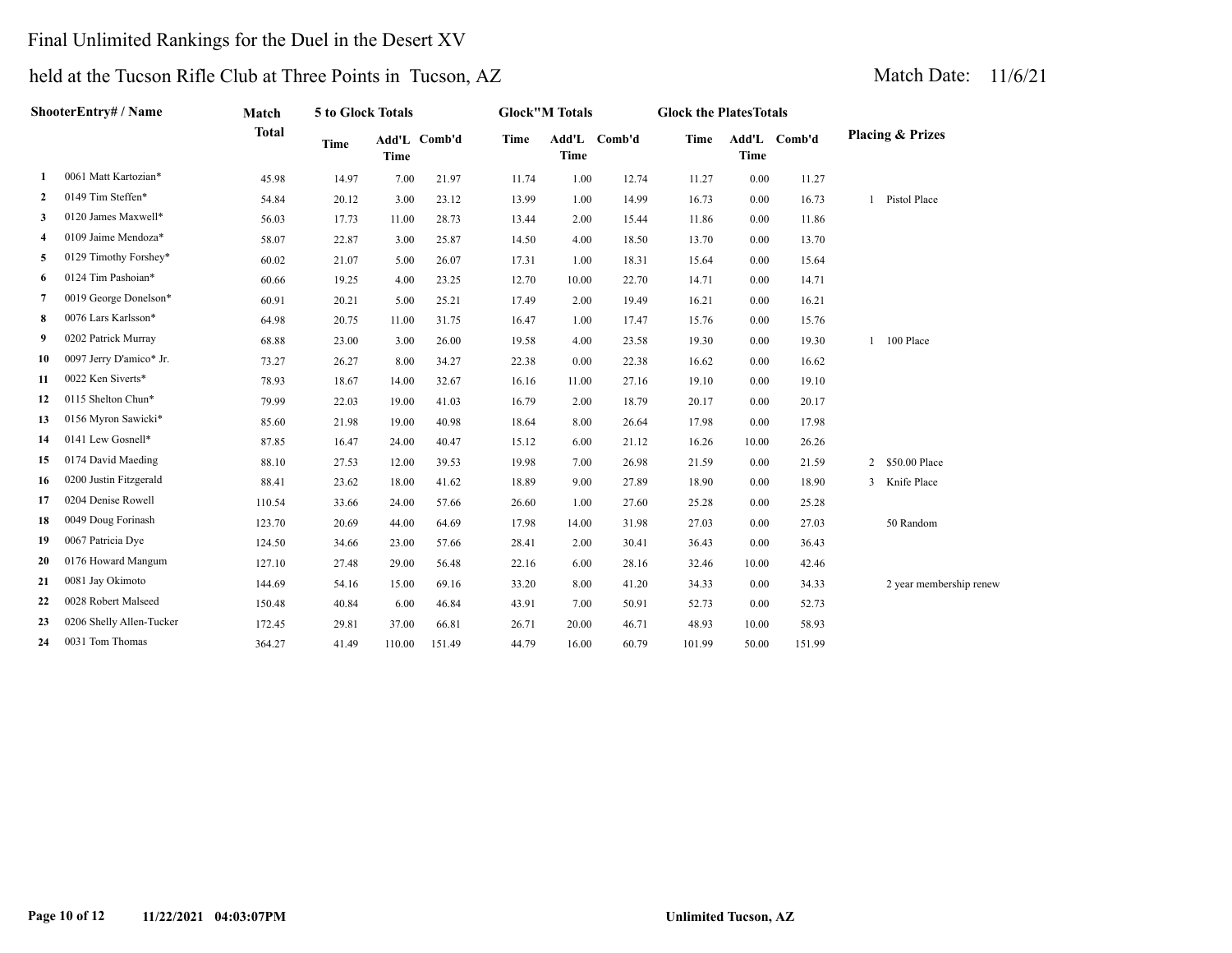#### **Final Team Rankings for the Duel in the Desert XV**

|  | 111 A N |  |
|--|---------|--|
|  |         |  |

| <b>Standing</b> | Score            | <b>Team Name</b>     | <b>Team Members</b>                                                                         |  |
|-----------------|------------------|----------------------|---------------------------------------------------------------------------------------------|--|
|                 | 613.13<br>681.38 | M.H.I<br>Team AZ CDL | Johnny Pizano, Jeanine Maldonado, Roger Sparks<br>J.D. Schechter, Dan Dellinges, Ed Sanford |  |